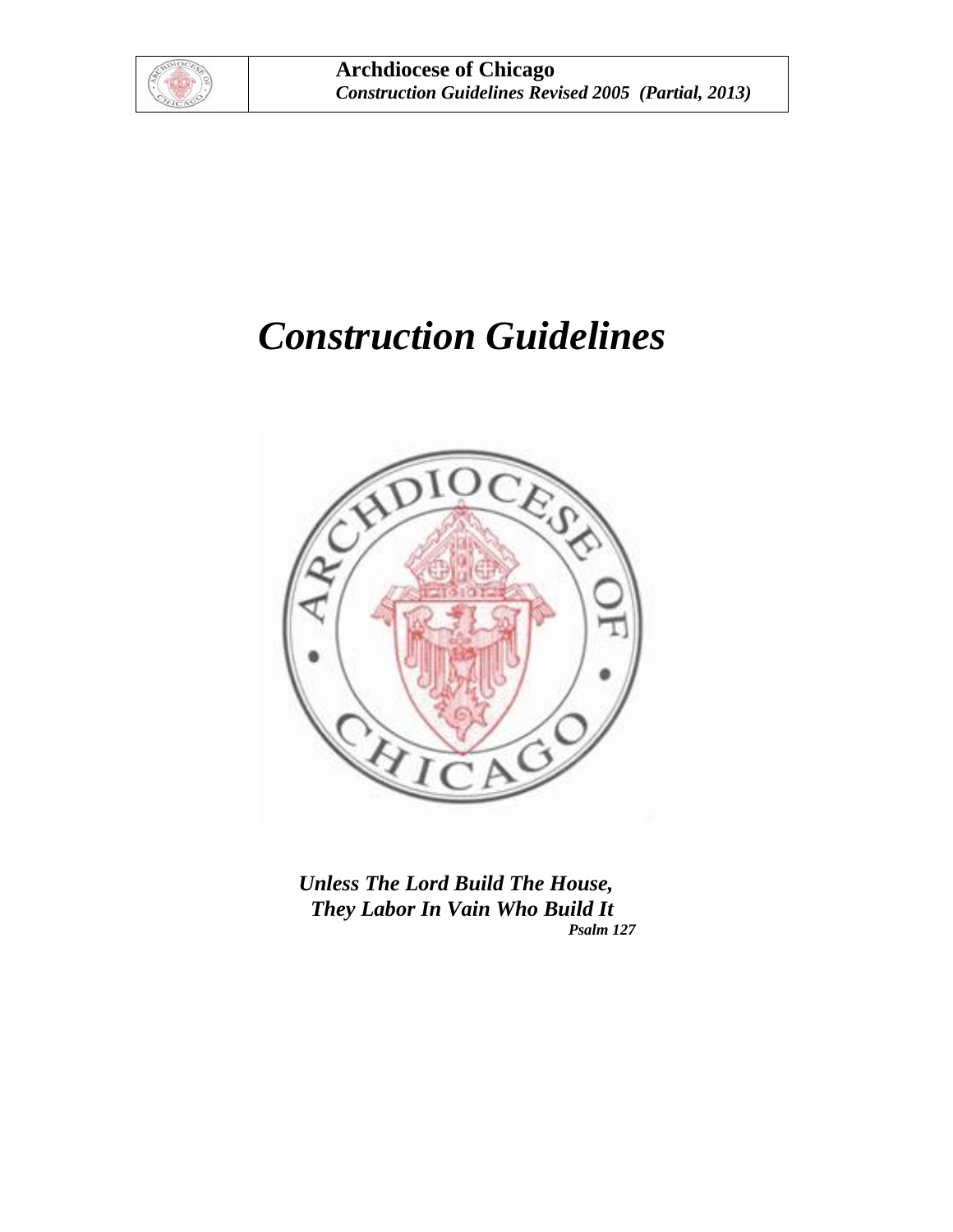

## ARCHDIOCESE OF CHICAGO



Facilities and Construction **Post Office Box 1979** Post Office Box 1979 Chicago, Illinois 60690-1979

> (312) 751-5246 Fax: (312) 751-9805

## **These guidelines were assimilated by the**

## **Finance Department of the Archdiocese of Chicago**

## **Thomas Brennan – Director**

## **Greg Veith –Facilities and Construction Manager**

## **Taffie Iwaniki – Parish Operations Manager**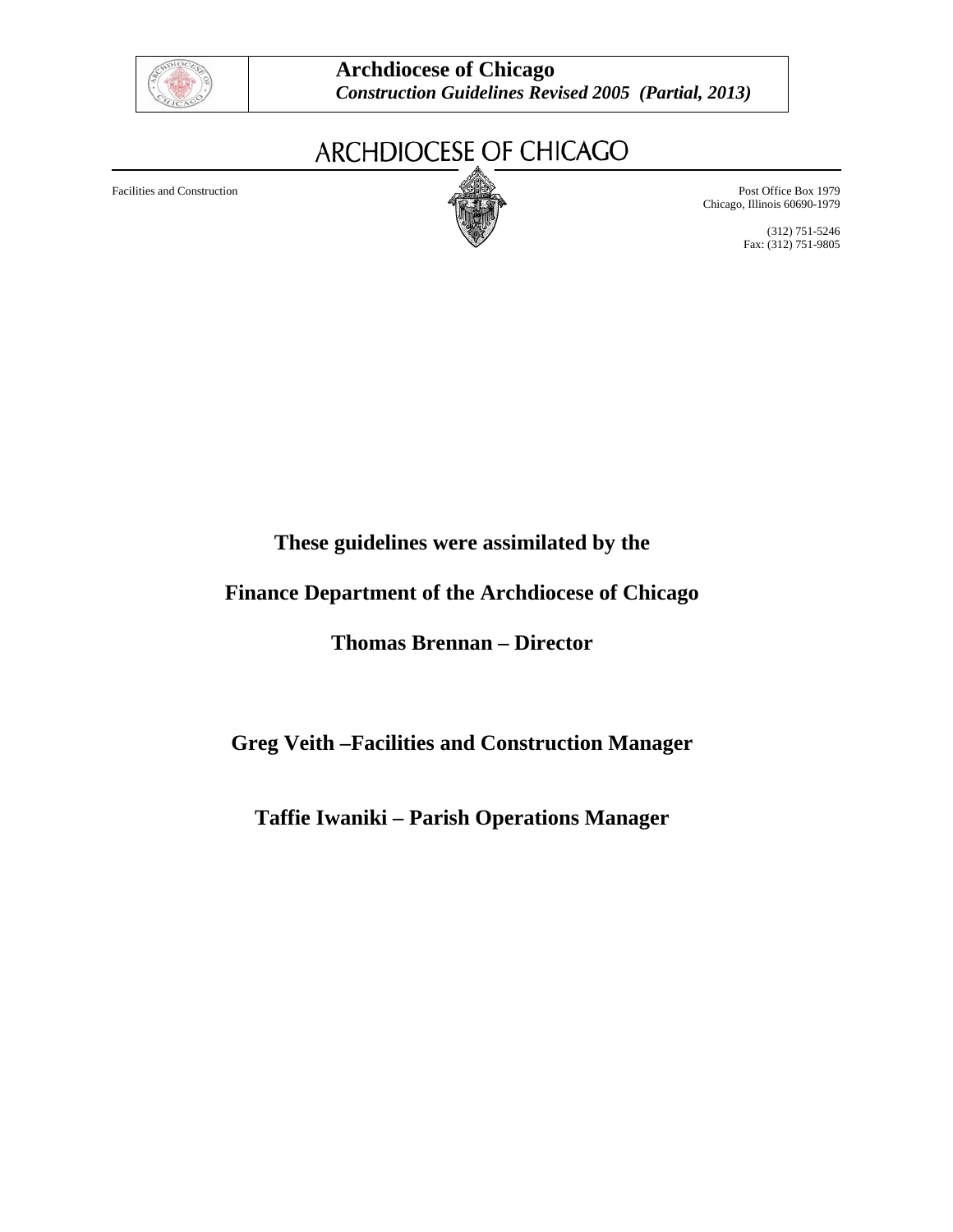

## **Table of Contents**

| I.  | <b>Introduction</b>                                                     | 4  | to 6     |  |
|-----|-------------------------------------------------------------------------|----|----------|--|
| II. | <b>Parish Committees</b>                                                |    | 7 to 14  |  |
| Ш.  | <b>Master Planning</b>                                                  |    | 15 to 16 |  |
| IV. | <b>The Architect</b>                                                    |    | 17 to 20 |  |
| V.  | <b>The Contractor</b>                                                   |    | 21 to 25 |  |
| VI. | <b>Budget and Finance</b>                                               |    | 26 to 27 |  |
|     | <i>VII.</i> Approval                                                    |    | 28 to 29 |  |
|     | <b>VIII.</b> Capital Project Summary<br><b>Guideline and Procedures</b> |    | 30 to 31 |  |
| IX. | <b>Contracting</b>                                                      | 32 |          |  |
| X.  | <b>Construction</b>                                                     |    | 33 to 34 |  |
|     | XI. Maintenance Project                                                 |    | 35 to 41 |  |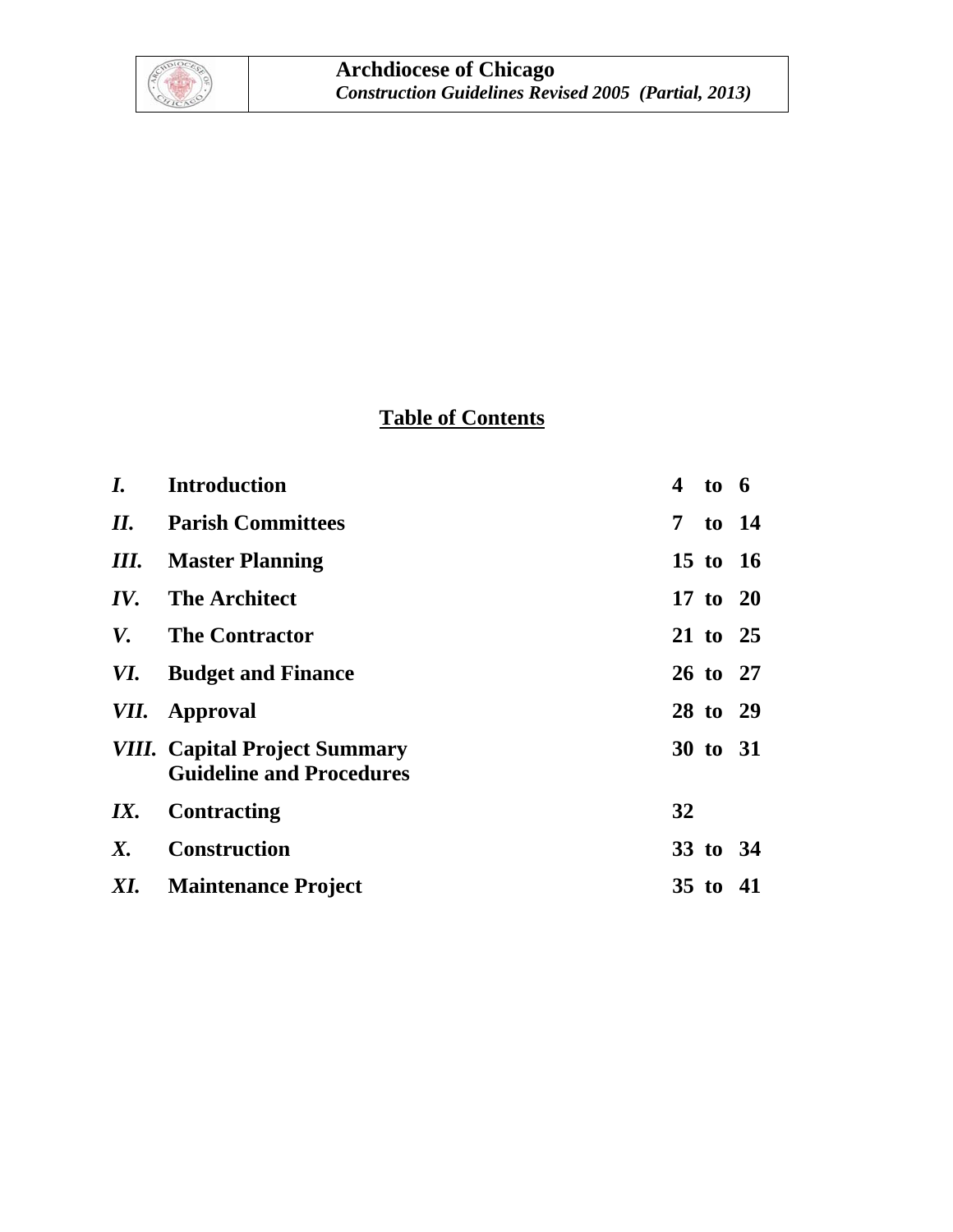<span id="page-3-0"></span>

## *Construction Guidelines*

## **ARCHDIOCESE OF CHICAGO**

This document is intended to give parishes a guideline to assist and help them through the joys, trials and perils of a construction project. These guides combine experience, Archdiocesan Policies and government regulations into a system that can remove some of the guesswork from the process. It is also intended to help instruct lay committees in the various nuances of planning, design, Archdiocesan policies and construction. Book V, **("The Temporal Goods of the Church")**, forms the basis for all Parish Capital Projects and excerpts are reprinted within this text.

*Book V "The Temporal Goods of the Church"* 

## *§700 CAPITAL PROJECTS FOR PARISHES*

*One of the greatest challenges facing pastors is the organization and administration of the parish. Particularly challenging is the maintenance, renovation, and occasional expansion of parish facilities. Because buildings are part of the "background" infrastructure of the parish, their presence and upkeep can often be taken for granted and become a low priority for funding. Therefore, it is critical that the pastor carefully oversee day-to-day operation and maintenance of the facilities and manage capital projects as they arise.* 

## **§70l APPROVAL REQUIREMENTS FOR CAPITAL IMPROVEMENT PROJECTS**

## **(CONSTRUCTION PROJECTS)**

#### **§701.1. General Procedures**

**701.1.** *Policy* Pastors shall notify the Archdiocesan Director of Finance, the Manager of the Facilities & Construction Office, or the Vicariate Administrative Consultant (VAC) of the need for a capital improvement project (construction project). Projects costing less than \$20,000 may be handled by the parish without notification unless such assistance is desired, **however, all projects must utilize the current form of the standard Archdiocesan contract.** 

 a) A "project" is the construction, renovation, purchase, demolition, or major repair of an enduring physical asset. Examples of a capital project include: building an addition on a school, tuckpointing a church, putting a new roof on a rectory, purchasing additional land for a parking lot, purchasing and installing a new church organ, upgrading electrical service in a convent, or renovating a church interior.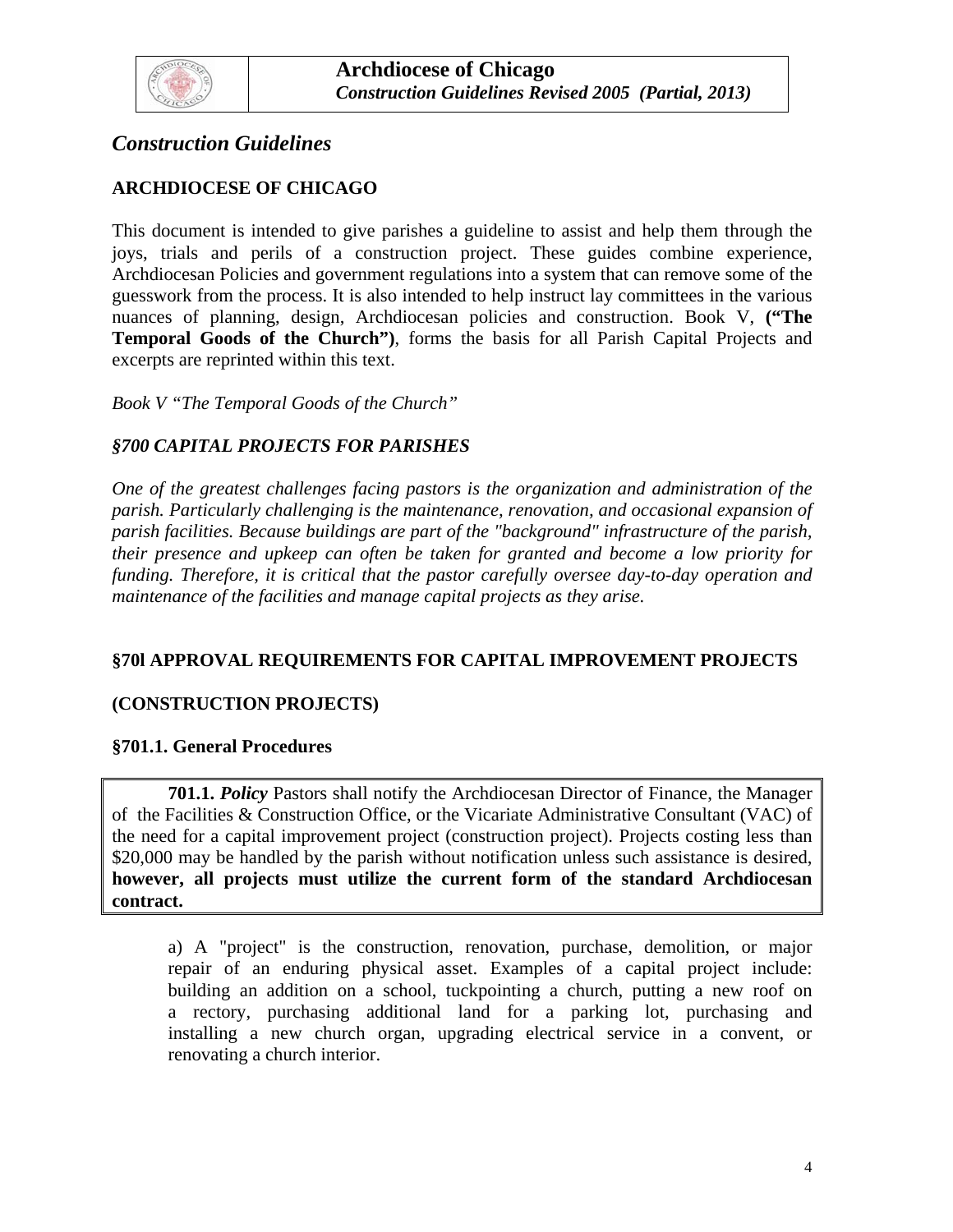

 b) If a parish conducts a single fundraising campaign to pay for a wide variety of work, that work shall be considered a single project. If the work has separate funding sources, involves separate general contractors, and is spread over a long time frame, the work shall be considered as multiple projects.

c) It is not acceptable to break work into smaller projects solely to avoid the appropriate approval processes.

 d) Once a pastor informs the Director of Finance or the Facilities and Construction Office of the need for a capital improvement project, the process for completing the project is guided by the following procedures, available from the Department of Finance:

- 1) Policy on Construction Contracts (See §703 and §600)
- 2) Construction Contract Award Procedure
- 3) Capital Project Summary Form

e) It is suggested that each Parish's Finance Council establish a Buildings and Maintenance Subcommittee. Active lay leadership in this area is encouraged in order to provide support to the pastor.

f) Pastoral Center agencies and personnel available for consultation and assistance with completing capital projects include the Facilities and Construction Department, Department of Stewardship and Development, the Office for Divine Worship, Vicariate Administrative Consultants, the Office of Catholic Schools, the Office of Conciliation, and Department of Information Technology.

## **§701.3.1 Step 1: Planning**

**701.3.1.** *Policy* The parish is responsible for recruiting and naming the project leader and the team overseeing the project. It is also the responsibility of the parish to select qualified vendors, including the architect and contractor.

- a) Any planning should begin by defining objectives, analyzing requirements and identifying needs, developing alternatives (including resource requirements, risk and feasibility) and developing recommendations, including funding, initial budgets and case statement.
- b) For larger projects, planning should also include the hiring of an architect to lead the parish in the formulation of a master plan; clear criteria should be established to select an architect as well as a contractor. Thorough checking of references is required. In choosing an architect and contractor conflicts of interest are to be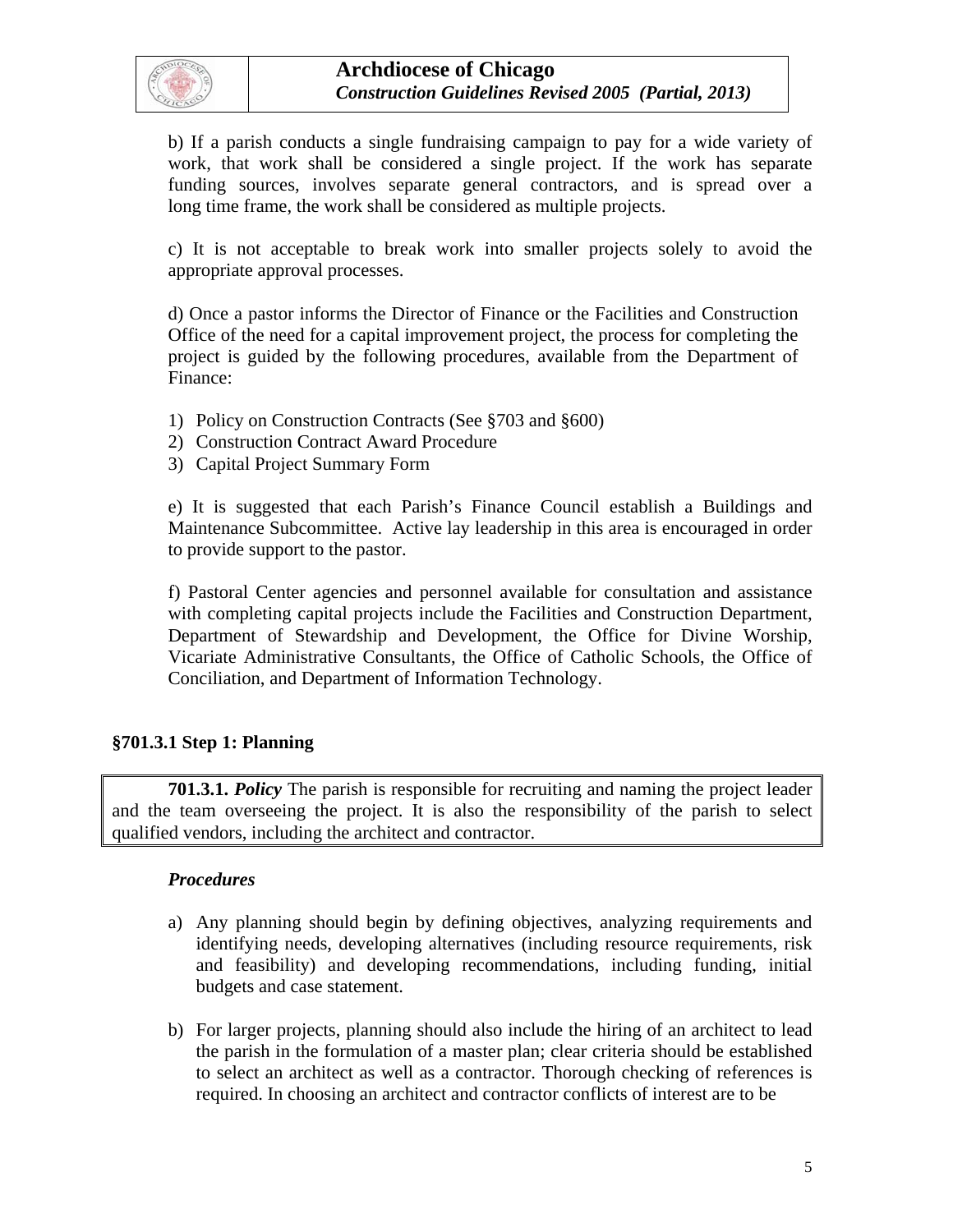

avoided. It is the responsibility of the parish team to select all architects and contractors. **(Note: conflicts of interest may arise when the architect or contractor is a parishioner).** 

- c) For larger projects, it is expected that the parish will consult with other Parishes in the Planning Cluster (if applicable), the appropriate Dean and Vicar, the Vicariate Administrative Consultant (VAC), the Department of Facilities and Construction, the Office of Divine Worship (if applicable) and the Development Department.
- d) It is the responsibility of the appropriate Episcopal Vicar to authorize the interview of architects to develop a master plan.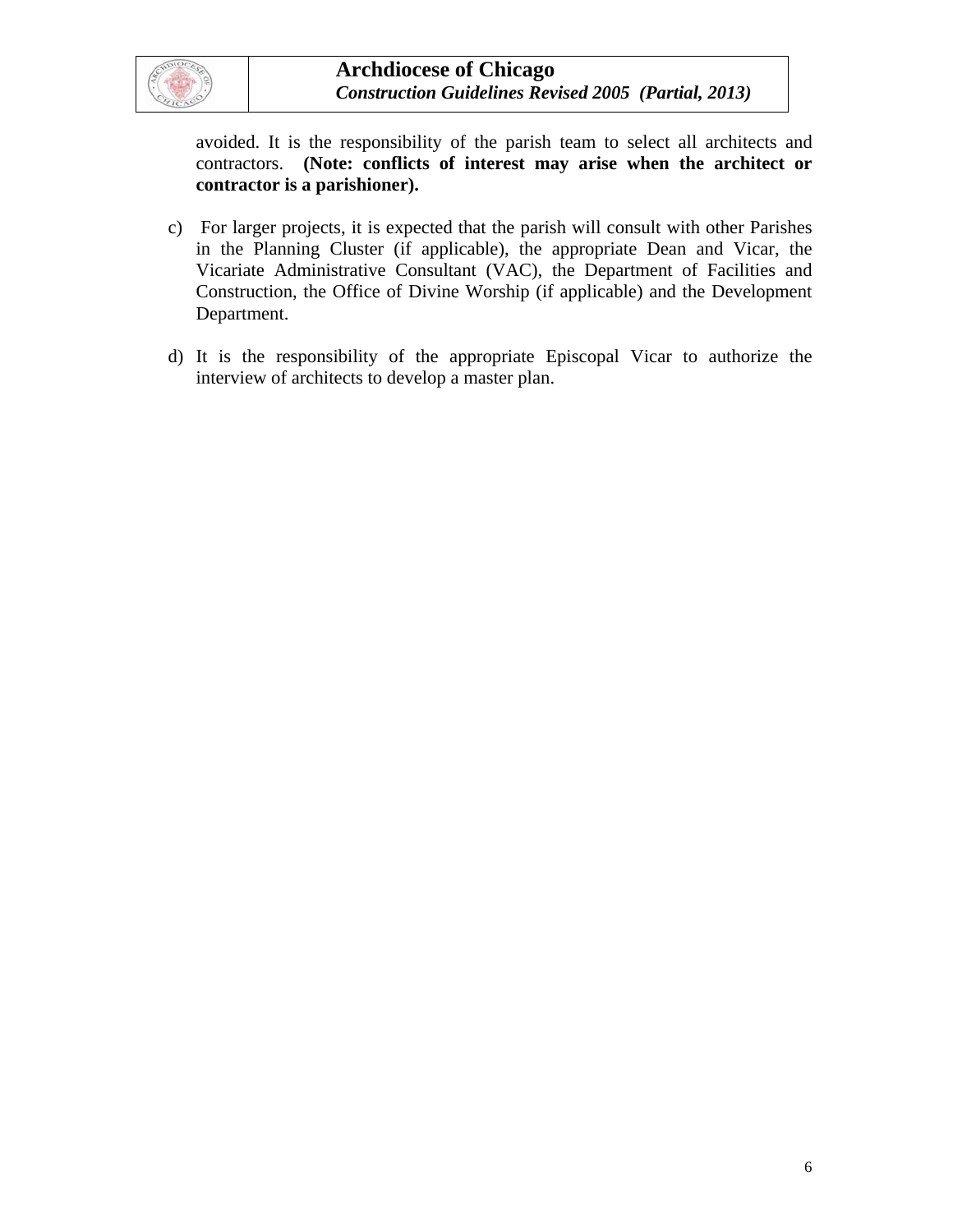<span id="page-6-0"></span>

## **PARISH NEEDS ASSESSMENT**

What is the impetus for the start of a construction project?

There are many reasons a parish may want to expand its facilities and many ways these needs can be brought to the attention of the pastor. Some examples include:

- 1.) The start of a new parish on vacant land. This situation, although rare in our diocese, is in fact happening as areas populate this may become a more common condition.
- 2.) A parish in a changing environment. As areas that were once small farming communities with a worship space designed for a few people are now undergoing urbanization and need an expanded building program.
- 3.) The school board may see the need for more classrooms due to overcrowding or the addition of specialty rooms, i.e. computer or science labs.
- 4.) The addition of a preschool may best suit the needs of the parish.
- 5.) The liturgy committee may see the need for renovating the present worship space to bring it more in line with the teachings of Vatican II.
- 6.) The desire to provide full accessibility so all may have access to worship or to take an active part in the liturgy as lectors, servers, etc.
- 7.) The need for a space to come together as a community is a common thread in our parishes; many are adding a gathering space to the worship building to facilitate this need.
- 8.) The parish council may see a need for a parish center, parish office space, or a combination thereof.

Any or all of the above can provide the impetus to begin a dialogue to explore the various possibilities of and/or combinations of projects the parish may want to address. The most important area of expertise needed at this juncture is a MASTER PLANNER to develop not only the present needs but also to plan for the future. This most important step should be facilitated by a professional (see the sections under Master Planning and Architect for selection process). A master plan helps insure the best long-term use of a parish's land, helps avoid redoing or undoing expensive build-outs and may identify the need to acquire additional land.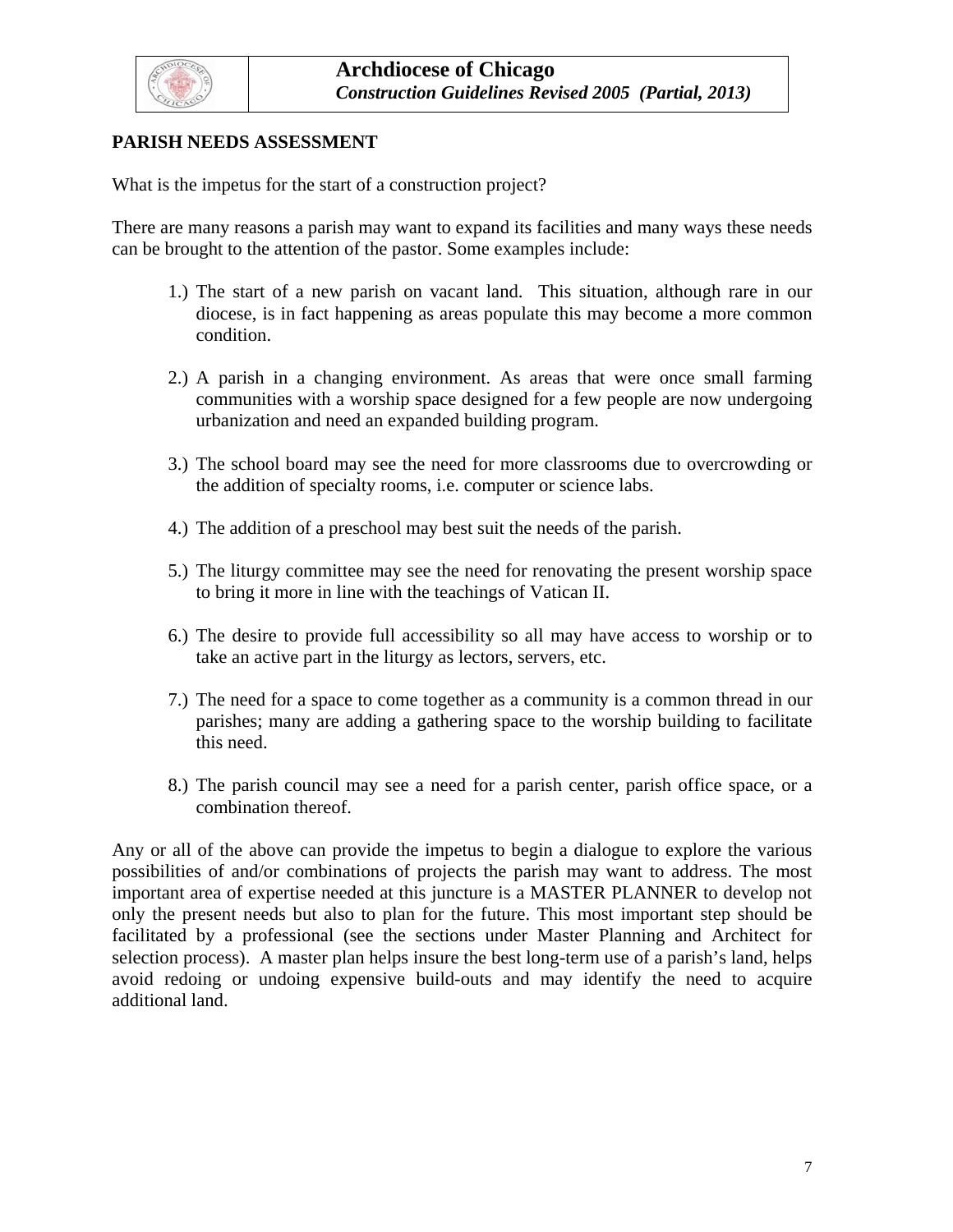

## **STEERING COMMITTEE**

Once needs are established, a steering committee should be formed to analyze not only the desires but the financial capability of the parish to proceed with plans for expansion or renovation. Ideally the committee should have representation from the parish council, the finance council, the school board, the liturgy committee, and the stewardship / development committee. This group is charged with the task of selecting the Master Planner, discerning the reality of the needs presented in light of the financial capability of the parish to pay for these additions and the parish's capability to pay for the maintenance of these structures once completed. Important considerations for the committee to discuss would be:

Is the project really needed?

If more than one project is proposed, what has the highest priority?

What can the parish afford?

Is fund raising a possibility?

If so, how much and over what time frame?

What is the possibility of phasing the various projects as funds becomes available?

These questions can be debated and conclusions drawn as a prelude to presentation in a formal Master Plan document to the parish and then to the local Vicar for approval. This document is also the basis for the initial program to start the architectural design phase of the project. The Archdiocesan Finance Department, the Director of Finance, the Facilities and Construction Department and the Vicariate Administrative Consultant are available to meet with the committees to give advice, discuss finances, explain policy, and to explain the duties and interactions of the various parties needed to complete a project.

**The parish will be required to commit some limited funding for this phase to pay for a master plan mainly for the services of the planner.** 

#### **PRELIMINARY APPROVAL**

The findings of the steering committee are presented to the local Vicar for his approval. Normally this approval allows the parish to start the architectural design phase. If a single maintenance project is anticipated, the parish may skip the master planning, however, it is not recommended.

It is also necessary to establish communication with the parish as a whole. This is not only to have everyone informed as to what the parish is planning, but also to have the parish take ownership of the project. The committee has already consulted with the various parish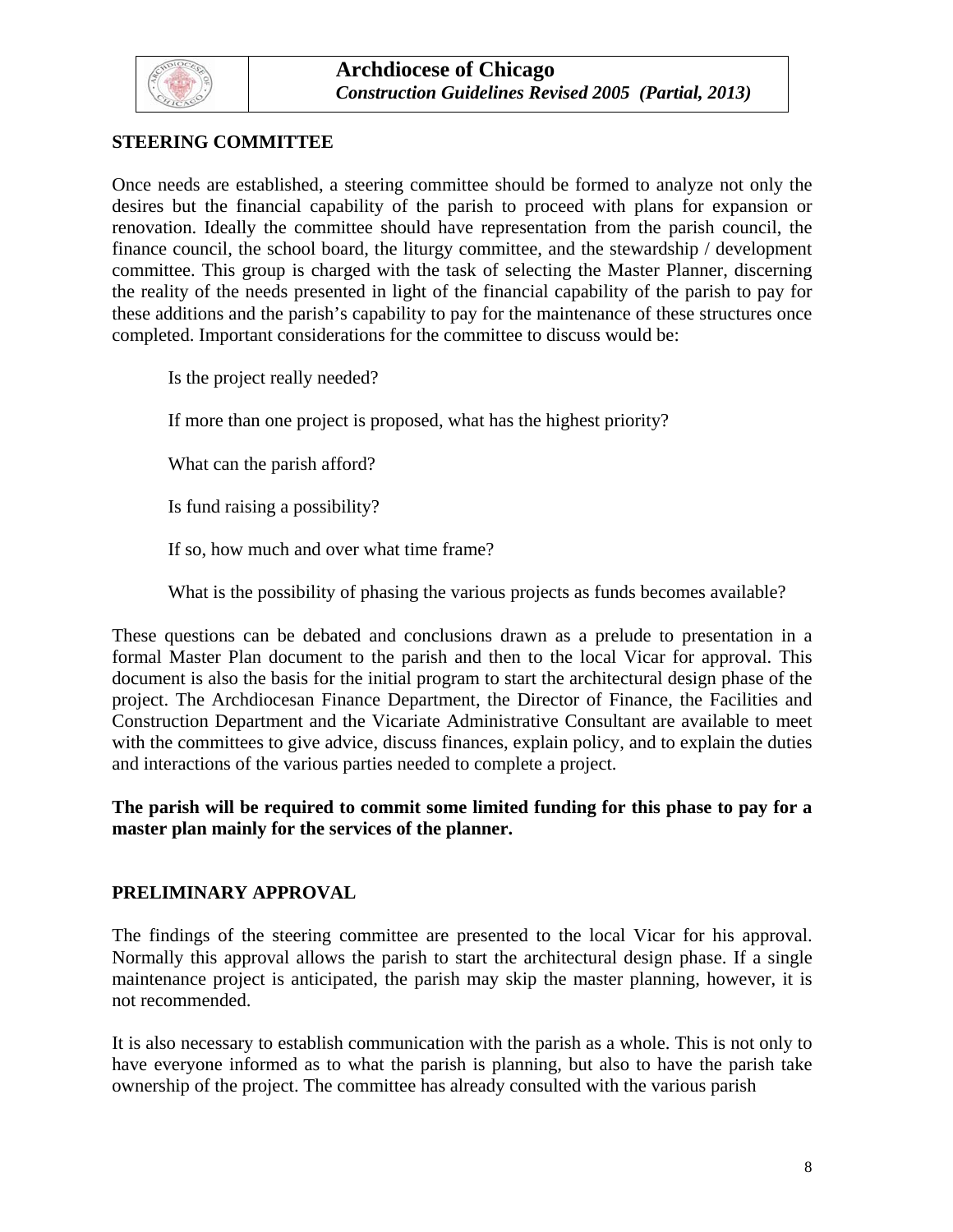

committees and councils and a master plan has been formulated. Aside from the bulletin announcements informing the parish of the planning process, now is a good time to hold town hall meetings to get input from the parish in general. Be sure to inform everyone that this is a master plan and only has approval to move to the next phase usually the architectural design phase. This type of communication will be repeated throughout the design phases. During the construction phase, regular bulletin articles and other forms of communication should be used.

At this point the steering committee has completed its task.

## **THE BUILDING COMMITTEE**

A building committee should be formed to continue the process as it enters the Architectural Plan and/or Design Phase. The committee should be formed with a variety of personalities. It is not necessary to have all architects, contractors or tradesmen; well-intentioned nonconstruction related people have been invaluable on this committee in other parishes. The task of this group will be to help make decisions regarding the selection of the architect, contractor and other specialized consultants needed to complete the project. They will make decisions regarding the architectural design. Prospective members should be made aware of the time involved. On a major project, i.e., new church, school etc., the committee will be in session for as many as two years. The frequency of meetings will vary as the project progresses. During the design phase, sessions may be necessary biweekly. Later during the construction phase this would be reduced to at most monthly except for the volunteer that can attend the weekly job site meetings. The Archdiocese's Department of Facilities and Construction is available to meet with the Parish committee to explain the policies of the Archdiocese and the design and construction process. They are also available for consultation on an as needed basis during the design phases. During the construction phase a representative of that department will attend weekly job site meetings.

## **THE DEVELOPMENT COMMITTEE**

A funding committee should be initiated to begin exploring the various methods of financing the project. The Archdiocese's Office of Stewardship and Development should be contacted to assist with this phase of the project. It is important for the funding part of the project to move in tandem with the design. A parish can only build what it can afford and parishioners' pledges are a sure sign of their support for the scope of a particular project.

## **THE COMMUNICATIONS COMMITTEE**

The task of this group is to keep the parish informed of the progress of the project. This can be accomplished through the weekly bulletin and through meetings with the various parish committees and councils. The committee manages communication for the duration of the project.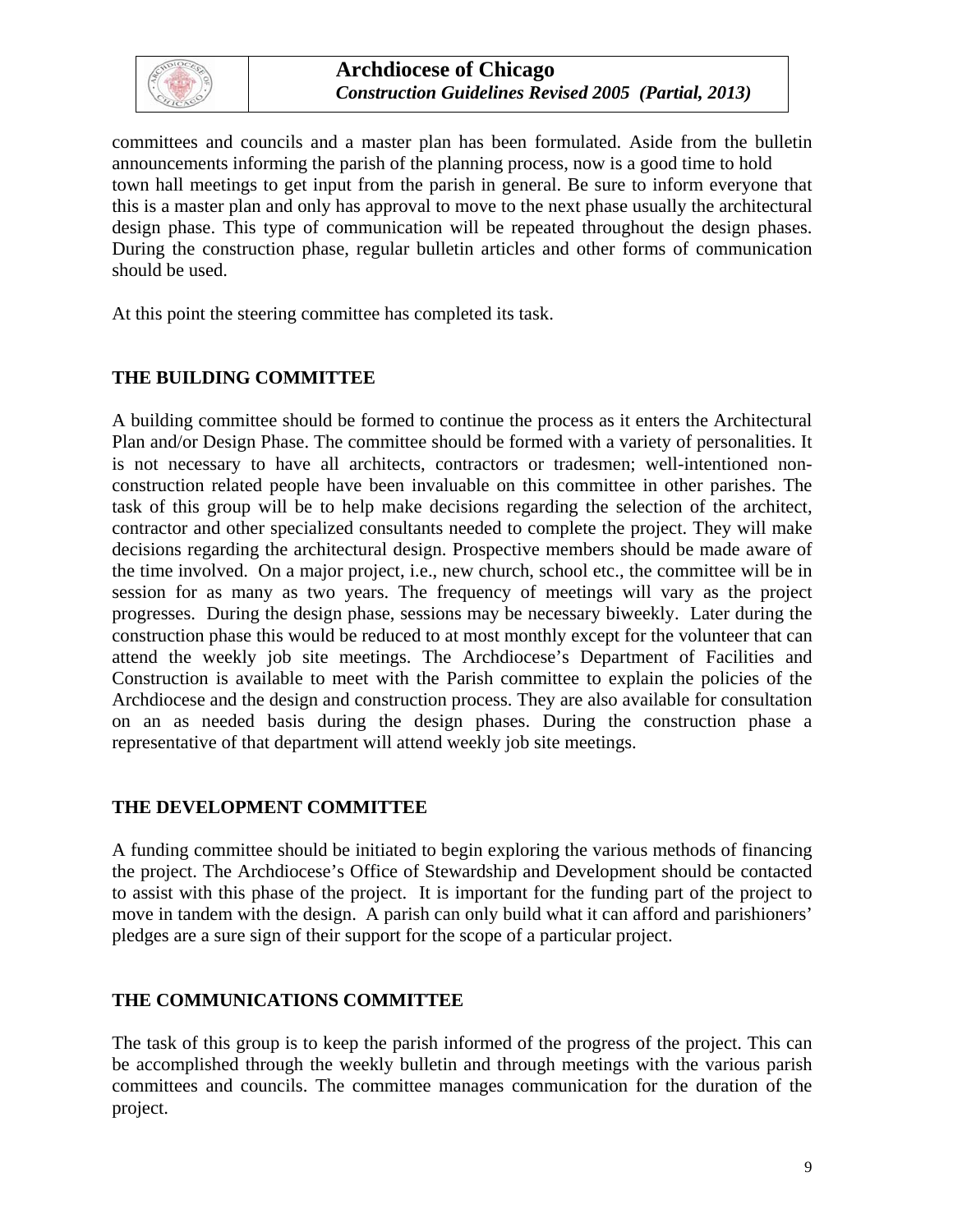

## **SPECIALIZED COMMITTEES / SUB-COMMITTEES**

Depending on the structure to be built a variety of specialized or sub-committees will be needed to tackle specialized tasks and recommend action to the Building Committee. Among those are:

#### **LITURGICAL COMMITTEE**

Task: to assist in the development of the liturgical aspects of design and to work with the architect and building committee during the design phase of the project. This committee's main task is one of education. They are commissioned to inform the laity of the teachings of Vatican II and the National Conference of Catholic Bishops. These lessons may take the form of small group sessions or Parish town hall meetings. The Liturgical Committee should rely heavily on the direction of the Pastor supported by the Associate Pastor (when available) and the Director of Religious Education. In any renovation of an existing worship space, or in the constructing of a new church, the parish liturgy committee has a very important role. The tasks of this committee are several:

- 1.) Assisting with the needs assessment of all components related to the liturgical activity of the parish.
- 2.) Review of all design features that affect the celebration of the liturgy.
- 3.) Seek and select qualified artists and craftpersons who will be commissioned for those liturgical furnishings and appointments that are required.
- 4.) Provide educational opportunities for the parish in the areas of the liturgical tradition, theology and practice of the Church.
- 5.) Plan and prepare liturgical celebrations for the various stages of the project, especially the Rite of Dedication.
- 6.) Work closely with the pastoral leadership, building committee and the Liturgical Consultant, if one is involved with the project.

A number of subcommittees might also be established, e.g. Music, Sacred Art, Prayer Support, Ministry Formation.

The resources of the Office for Divine Worship are available to the parish for all projects; this includes the Archdiocesan Commission on Church Art and Architecture, which reviews all design proposals.

In addition, some parishes have found it useful to hire a Liturgical Consultant. A Liturgical Consultant is often a priest or other religious who is hired to assist in parish education and liturgical design discussions. Liturgical Consultant's quote a fee, which can often amount to 1-3% of a project's cost. Just as with any professional a committee considers hiring,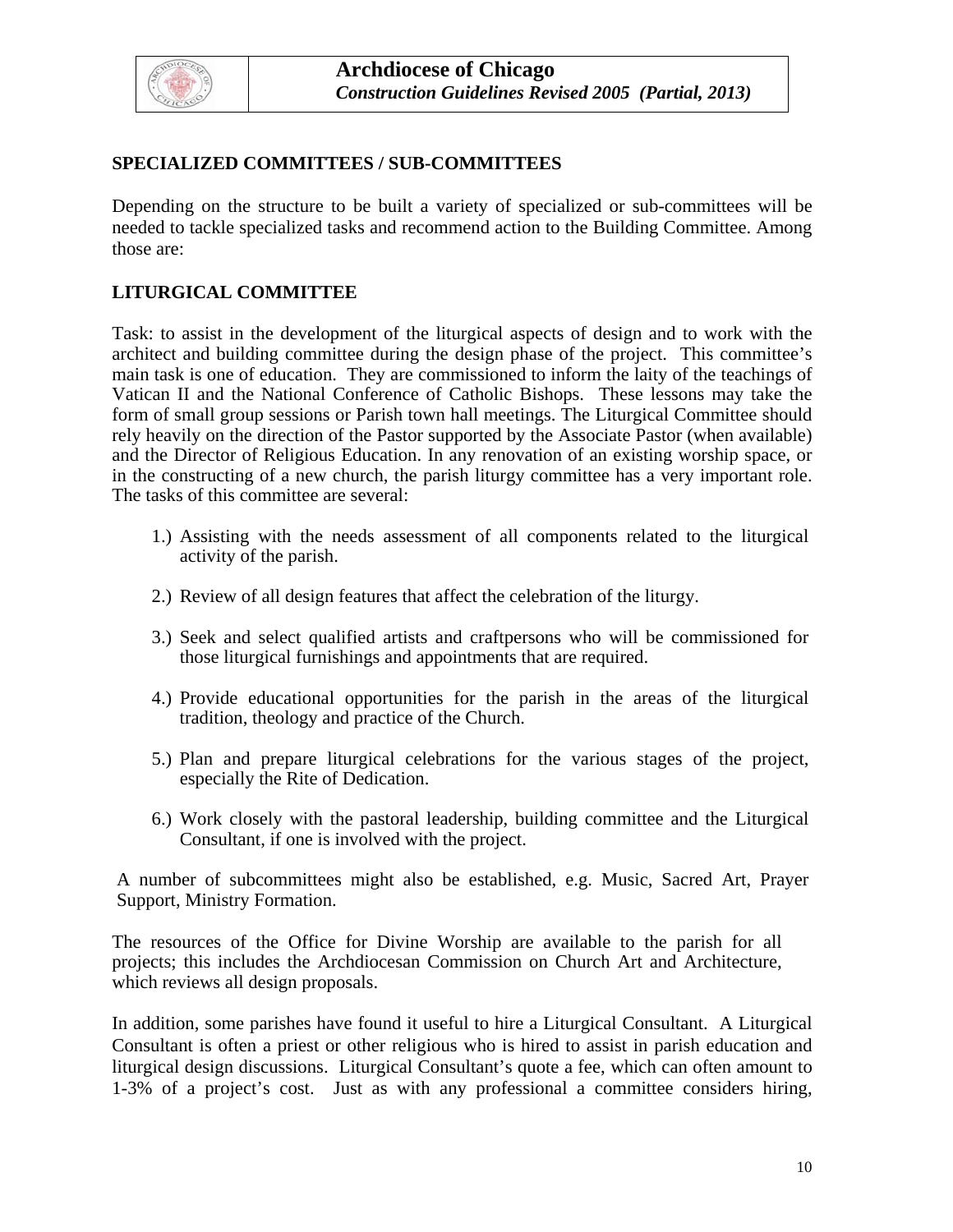

references should be checked and fees negotiated to fit the scope of services and value added to a project.

This consultant may assist in the design or selection of art, furnishings, etc.

Most liturgical consultants are not licensed to practice architecture and therefore should not interfere with the design of the professional unless the design violates the following Policies or Guidelines:

- 1. Office of Divine Worship
- 2. Commission on Church Art and Architecture Archdiocese of Chicago
- 3. Guidelines for the Building and Renovation of Church Published by the Office of Divine Worship
- 4. Built of Living Stones Published by NC CB

Policies and procedures to assist parishes and other diocesan communities who are engaged in building or renovation projects, in their discussions with, and presentations to, the Office for Divine Worship.

#### **Capital Projects and Liturgical Space**

#### *Preamble*

*The building or renovating of a place of worship is a unique opportunity for the renewal of faith and liturgical life of any Catholic community. The building or renovation of a church or chapel is more than an architectural solution to a spatial need, or an exercise in building maintenance. Accordingly, every building or renovation project must include a component of education and formation related to the church's liturgical tradition and the needs of the reformed liturgy. For new construction and for projects involving a major renovation, the parish or other community should consider engaging the services of a liturgical consultant These policies and procedures are intended to assist parishes and other faith communities in the construction of new churches or chapels, and in the renovation, restoration, and care of existing churches and chapels in the archdiocese.* 

## **Policy**

The Office for Divine Worship is to be contacted on all new construction projects and on all renovation and restoration projects that involve any change, modification, or addition to the church or chapel, regardless of the cost involved. In accordance with the mandate of the Cardinal, the Diocesan Commission on Church Art and Architecture reviews and approves all design proposals for new construction and for most renovation projects. All new construction and most renovation projects are subject to the following procedures.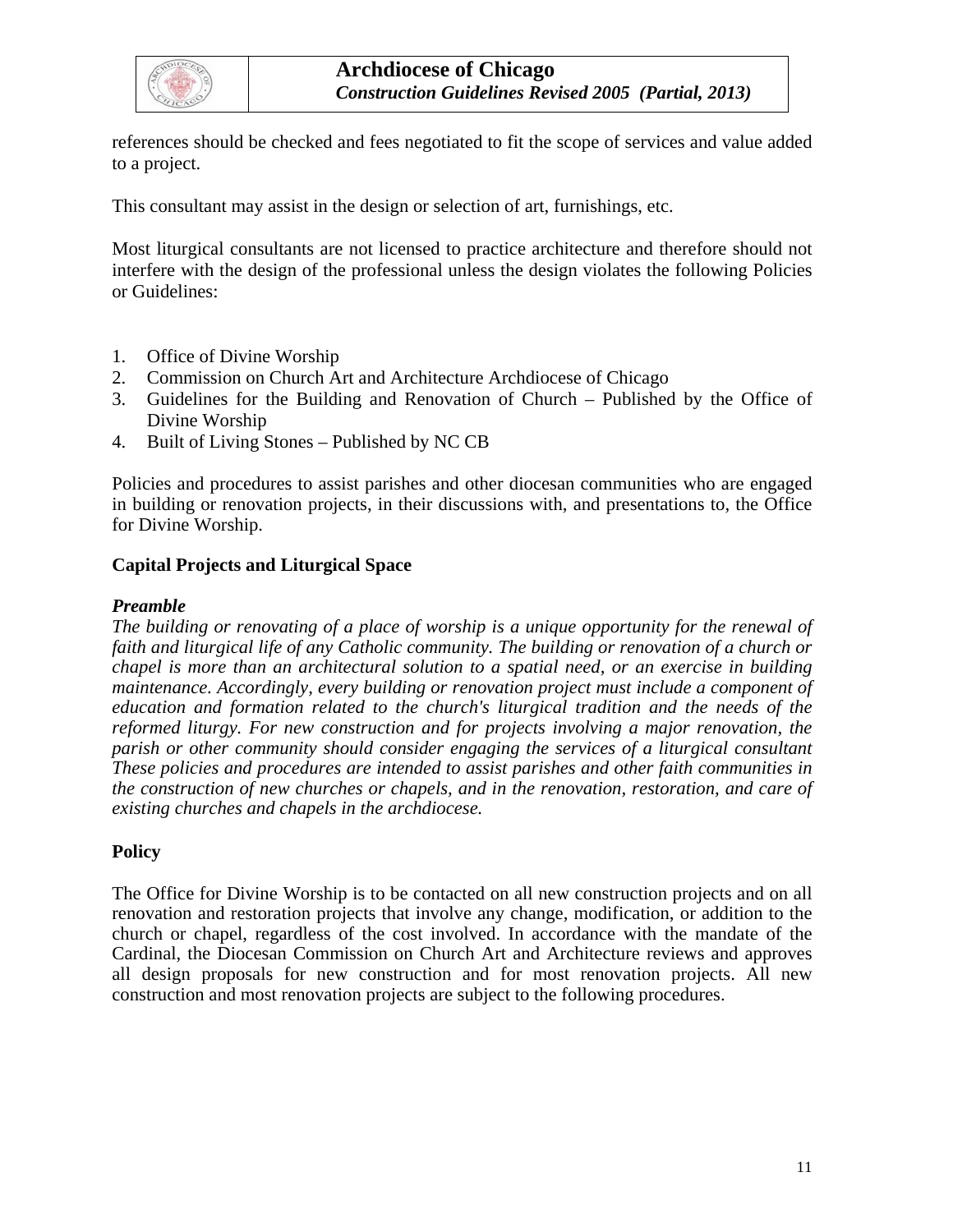

## **Procedures**

## Initial contact

It is essential that the parish or community contact the Office for Divine Worship during the preliminary discussion stage of a project. Normally this initial contact is with the Director of the Department of Environment and Art.

This meeting includes a discussion of the reasons for and the anticipated scope of the project: liturgical considerations and/or implications of the project; a possible project schedule: initial plans for the liturgical formation of the parish; and professionals needed for the project.

The parish has the option to make a presentation to the commission at this time; the commission may also request such a presentation.

(Refer to Diocesan Policies and Procedures, Book *- The Temporal Goods of the Church - §700.1.f)* 

## **Policy**

At the completion of a preliminary design the parish or community will meet with the Diocesan Commission on Church Art and Architecture so that the commission may review the design proposal and provide comments and suggestions on the liturgical aspects of the design.

#### **Procedures**

Submission of the preliminary (schematic) design

This meeting is an opportunity for the commission and the parish or community representatives to review and discuss the components of the proposed schematic design of the building or renovation project. The pastor/chaplain, representatives of the appropriate parish/community committees, the liturgical consultant, the project architect (or the design firm), are expected to be present for this meeting.

The presentation includes: a statement describing the need or vision that initiated the design process; a description of the design process to date; information on the extent of the involvement of the parish or the community in the project, (e.g. the education formation process); any information concerning furnishings, artifacts or design details that are historically significant; any additional information or resources related to the status of the project. For a renovation project, copies of the existing floor plan and of the proposed design and photos of those areas affected by the proposed renovation are included in the presentation. For all projects, a list of furnishings that are being newly designed or refurbished, the names of consultants and designers that have been engaged, preliminary information on materials and finishes, and a project schedule are submitted

The intent of this meeting is to carefully review all those aspects of the project that relate to the liturgical dimension of the project. If there are no serious concerns, the parish or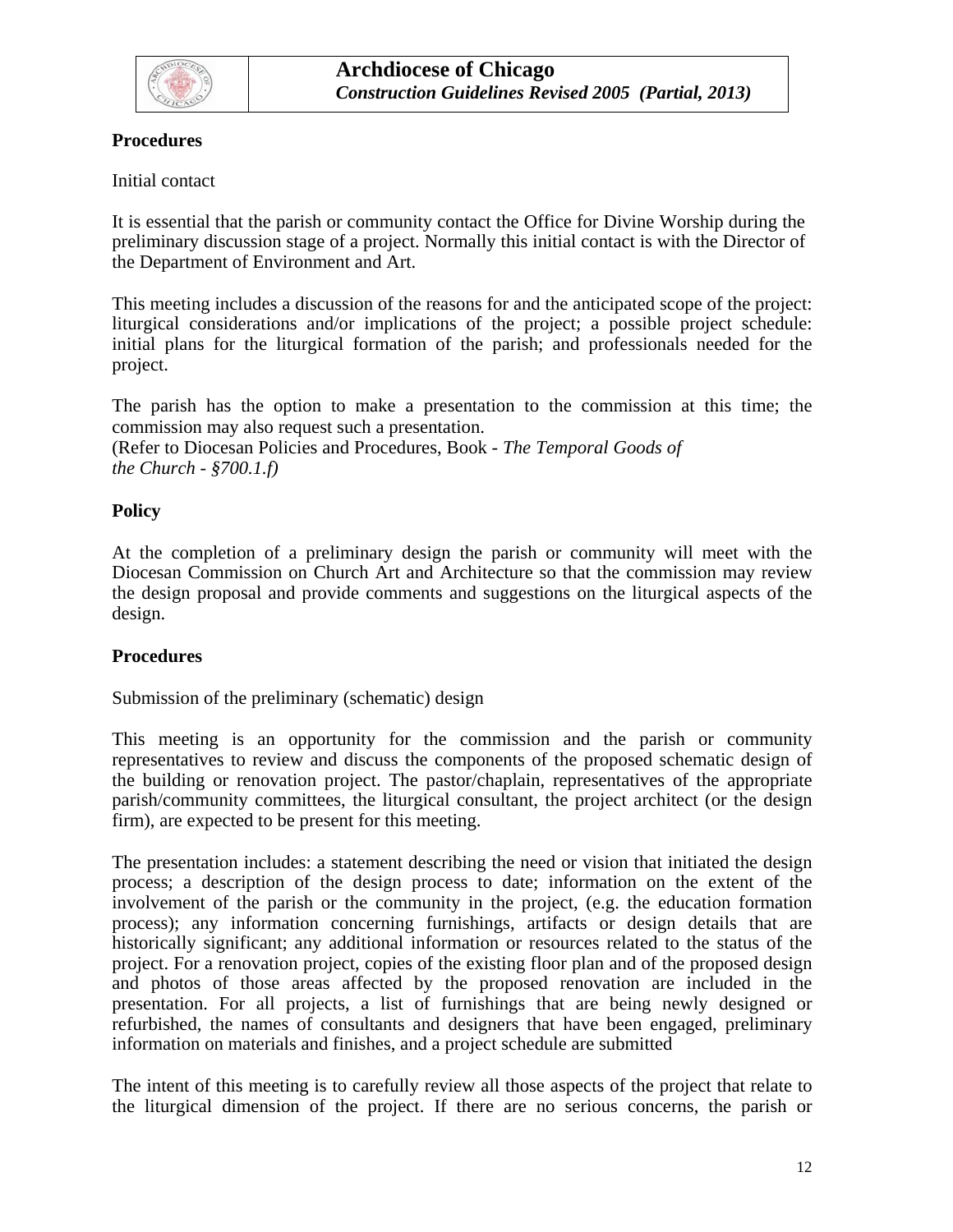

**Archdiocese of Chicago**  *Construction Guidelines Revised 2005 (Partial, 2013)* 

community will receive approval in principle from the commission. This approval is given in a letter *from ODW to* the parish; a copy of the letter is sent to the Episcopal Vicar. If the project includes architectural drawings the parish or community must present these to the Cardinal before proceeding with the design development stage of the project.

(Refer to Diocesan Policies and Procedures, Book V - The Temporal *Goods of the Church - #701.3.2.d).* 

#### **Policy**

When the project working drawings are complete, and prior to the signing of any contracts, the parish or community meets with the Diocesan Commission on Church Art and Architecture for final review and approval of the proposed design.

#### **Procedures**

#### Final Submission

This discussion between the parish or the community, and the commission takes place at the completion of the design development stage.

This presentation describes the design changes, if any, that have occurred since the previous submission.

When available, the designs of the principal furnishings and art pieces are presented at this meeting- If these designs are not complete, they are presented at a later date.

If there are no outstanding concerns, the parish receives approval for the design so that the project may proceed to the bidding stage and construction. This approval is preliminary to the required approvals from the diocesan finance and construction departments. This approval is given in a letter to the parish from ODW; a copy of the letter is sent to the Episcopal Vicar.

(Refer to Diocesan Policies and Procedures, *Book V - The Temporal Goods of the Church,* #701.3.2.d).

#### **Important Note:**

A chapel refers to all public places of worship in the archdiocese where liturgy is usually celebrated. These would include chapels in educational institutions, health care settings and retreat centers. It does not include chapels in the residences of religious communities.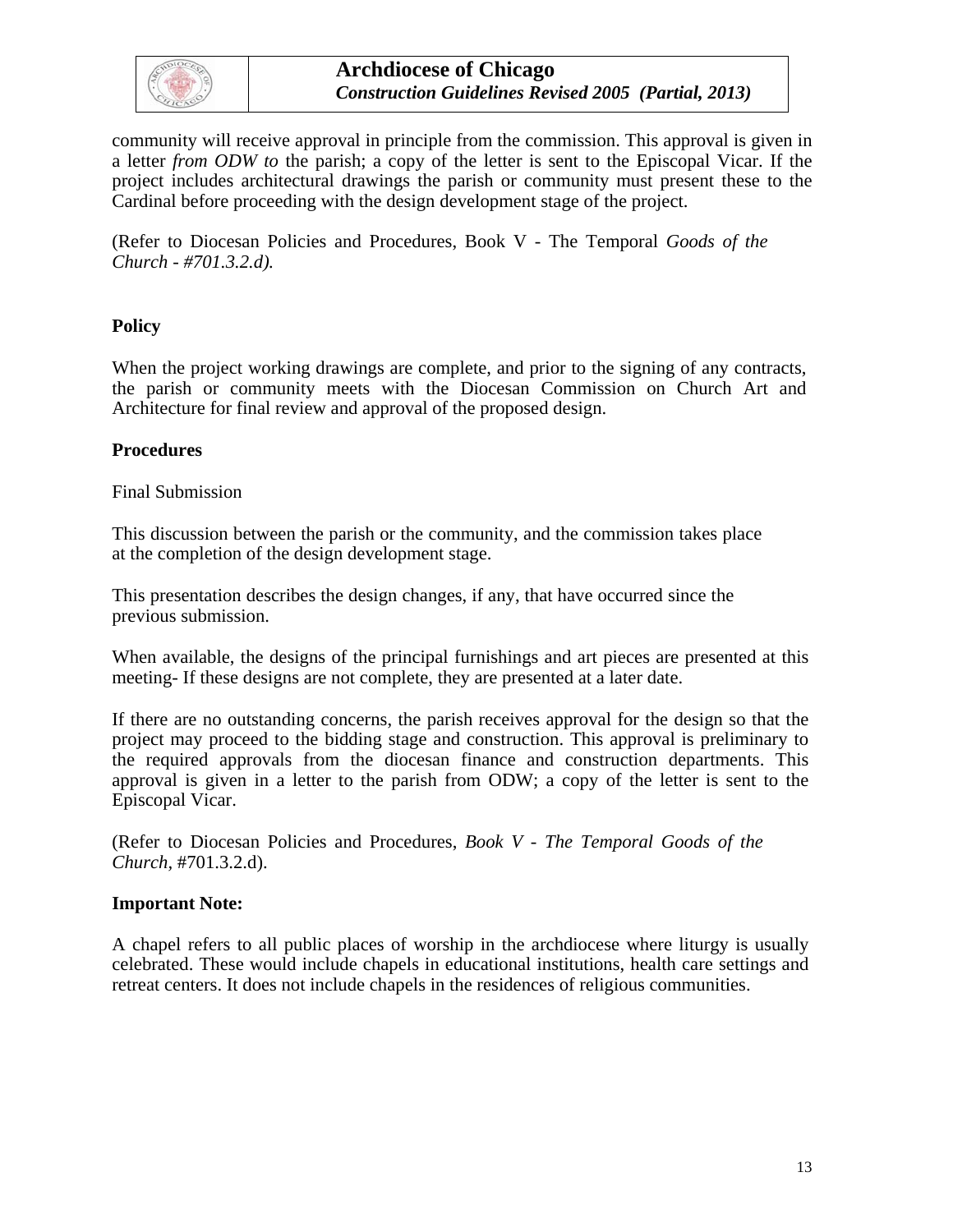

## **MUSIC COMMITTEE**

Task: To assist in decisions regarding sound systems, acoustics, liturgy, choir areas etc.

## **FURNISHINGS COMMITTEE**

Task: To assist in the selection of furniture, sporting equipment, classroom furnishings etc.

## **FINANCIAL COMMITMENT**

Parallel to the planning and Committee activities, it is important to understand the phases of approval and level of financial commitment a parish must make at the various stages of a project. Once the local Vicar has given preliminary approval for the project, the pastor should contact the Director of Finance of the Archdiocese for approval to begin the master planning and/or architectural design phase. The parish should be aware that a financial commitment is made to pay for these services. Depending on which professional is commissioned the cost of master planing can range from \$10,000 to \$90,000. Some architects will deduct this fee from their professional service fee if they are awarded the Architectural Design Commission. Naturally these fees have a wide range of cost depending on the needs of the parish and the professional selected. The architect's fees will also vary depending on the size (dollar volume) and complexity of the project. Once an architect is selected, the parish should enter into a contract with that architect using the Archdiocesan standard form of contract. Contractually, assuming a \$2,000,000 project and an architect's fee of \$160,000 the parish is committed to 10% of that amount or \$16,000 for schematic design.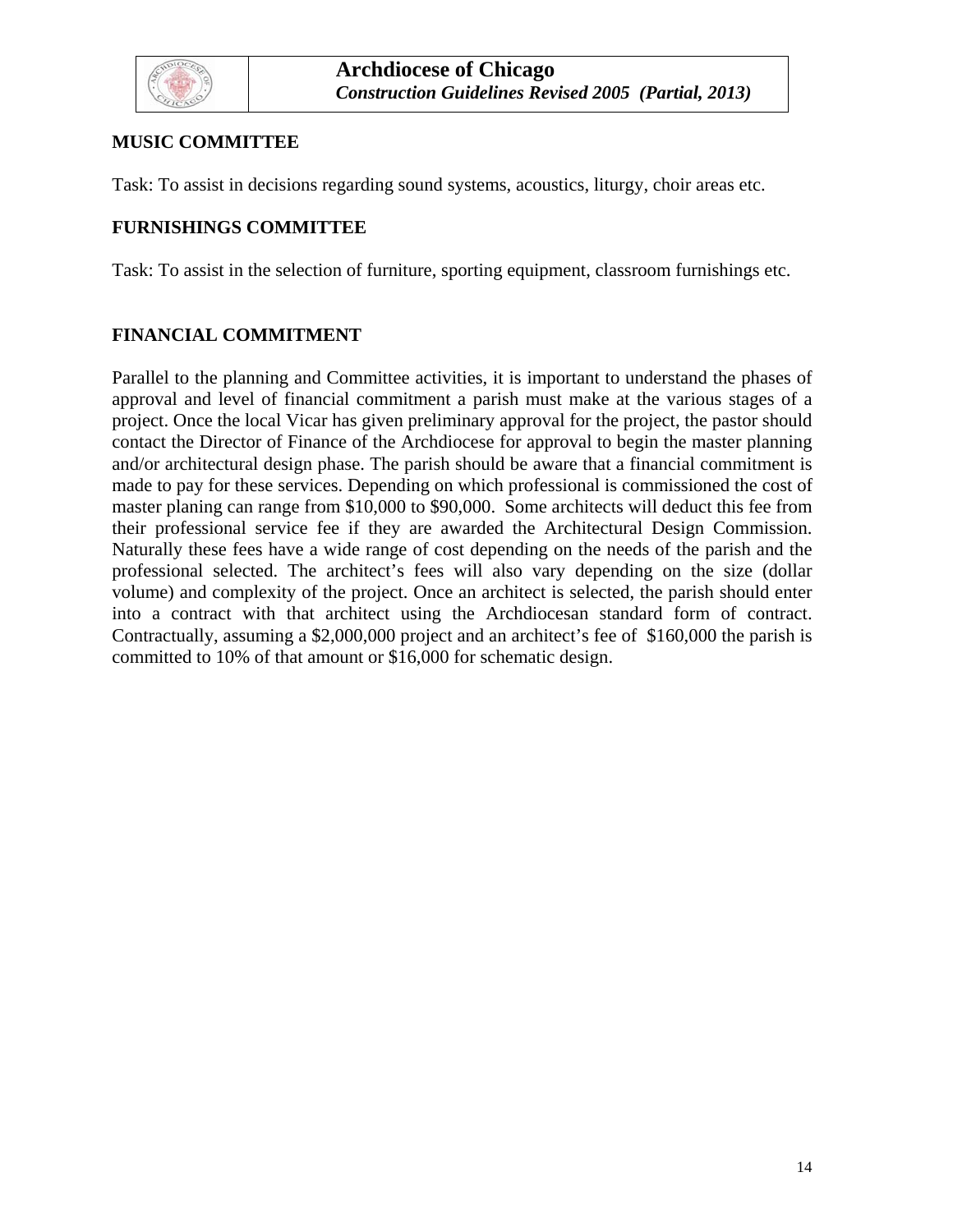<span id="page-14-0"></span>

## **MASTER PLANNING**

What is a Master Plan?

It is a comprehensive inventory of a parish's physical assets with detailed projections for future activity. It always starts with an analysis of the past and present to identify the parish's needs and to develop a blueprint for growth. Architects, being neutral facilitators, can be of great assistance, helping to create a Master Plan that could result in a new building or an addition that will serve the parish now and for years to come.

Architects begin by making a complete evaluation of the existing buildings, the site and their uses. This is done for several reasons:

Are the buildings being utilized to the fullest extent?

Do they meet building and life/safety codes?

Are they in need of repair?

In what areas do they need to be expanded?

The architect meets with each parish organization and the parish staff. Architects experienced in the Master Planning process will have developed questionnaires to be used in these interviews. These questions and answers will help quantify the activities of each group. The process tries to take into account every facet of church life, and would include the amount of space each group uses, the frequency of their meetings, the activities that take place, the furniture used and many more areas of concern. The purpose is to get an overview of what the parish leadership desires. The interviews do not stop with the parish leadership, but extend to parishioner surveys as well. A series of town hall meetings are held with various groups to generate feedback. This information allows the architect to apply their expertise to design new space with sensitivity to the parish needs or to create flexible designs that can be adapted to suit multiple uses.

The Master Plan is an exercise in soul searching. It stimulates discussion, sets expectations for analysis and elevates vision. When completed, it tells the parish what it is able to accomplish and also what it may not be able to accomplish. The parish will find itself asking:

What is our purpose?

Are we meeting the needs of the people?

Finally, by helping the parish identify its needs, the Master Plan process makes the parish more aware of how they interact with the physical buildings, making them better caretakers of the final product.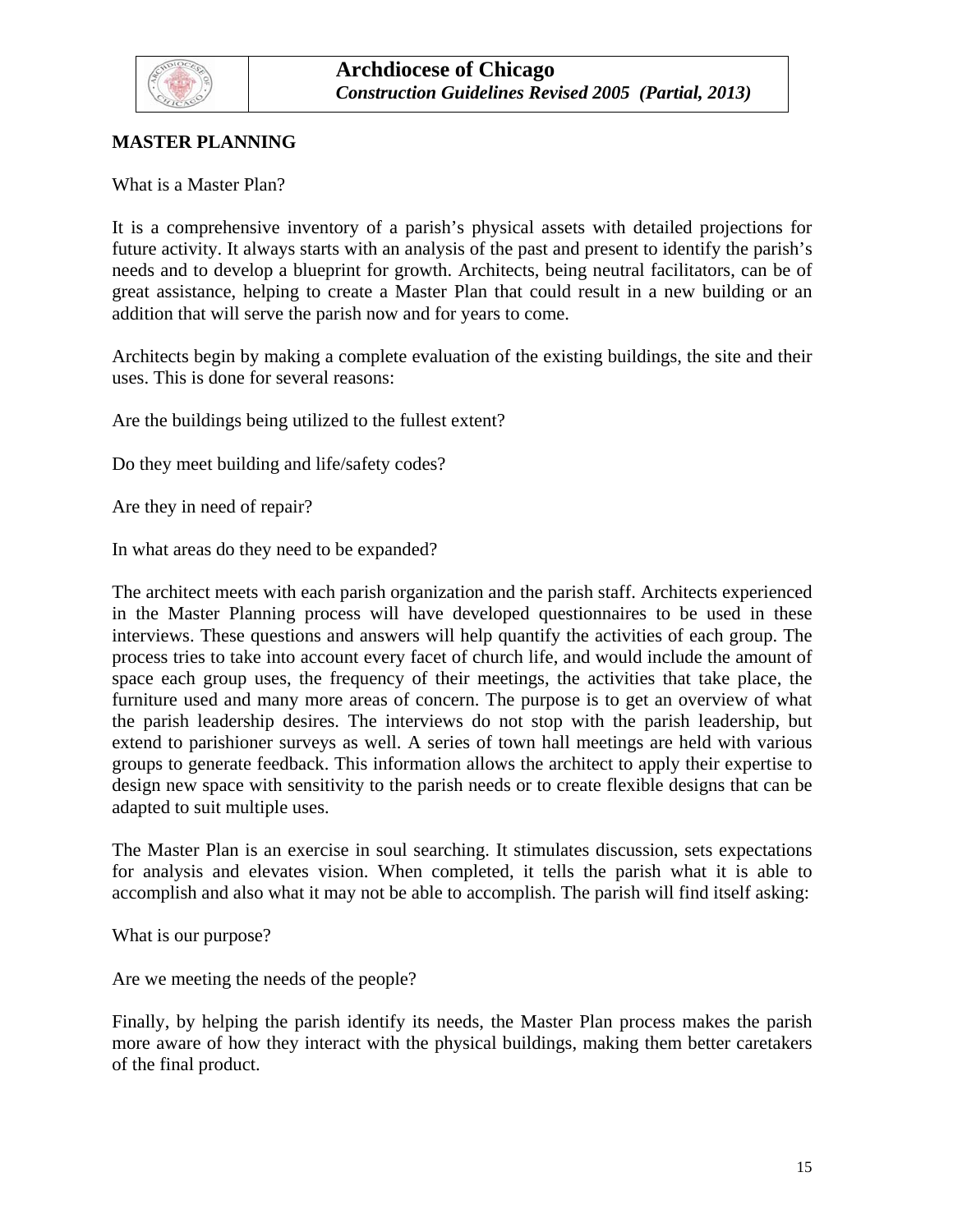

A good plan should offer options. The architect should present plans that take into account the existing building, the site, zoning regulations, parking, traffic and the parish budget, while addressing the functional capability and aesthetic style that best suits the parish. Consideration should also be given to the maintenance and operating cost of the new building. The plan may suggest that the proposed additions be constructed in phases as monies become available, or in flexible designs that can be adapted to suit multiple uses.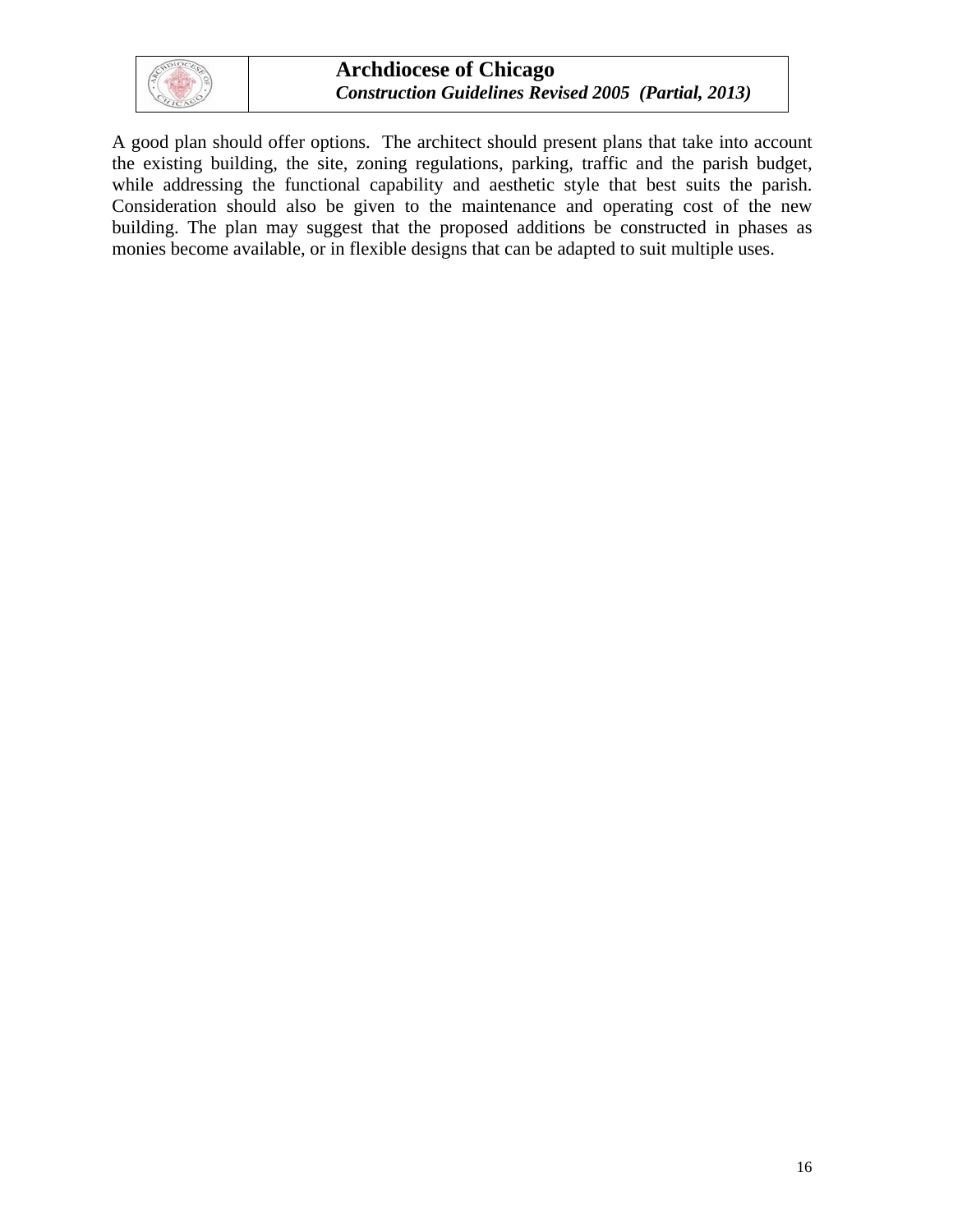<span id="page-16-0"></span>

## **THE ARCHITECT**

#### **Why hire an Architect?**

Very simply he/she is the design professional, with the educational background, training, experience and vision to guide the building committee through the maze of the construction process. It is the task of the architectural firm to listen to ideas, wants, needs, hopes and visions as well as to prepare for approval the conceptual image of the building. This is not limited to four walls, a roof, and a mechanical system, but to the total environ of the structure and how it will relate to the functionality of parish life.

The next logical question is:

#### **How do we go about hiring our Architect?**

There are many factors to consider: reputation, style of design, size of staff, involvement of the firms principles, experience in the type of structure or building desired, and lastly the chemistry between the building committee and the day-to-day contact person from the architectural firm.

The selection of an architectural firm is a three-step process:

**Step One** Prepare a Request for Qualification letter (RFQ). This letter should be sent to a minimum of ten firms. The Archdiocese has a list of architectural firms, but it does not endorse in any way their qualifications. It only states that they have a license to practice and carry \$1,000,000 of professional liability insurance. The committee members may know of other firms, but should be cautious of the possibility of a **conflict of interest**. Once the various firms have been identified, an RFQ should be drafted and should contain at least the following:

- 1. Is the Architect is interested in the project. It's possible that the timing of the project and the workload of the architect are in conflict and they may be unable to give the service that the project deserves. It is better to know upfront than to be disappointed later.
- 2. Short description of the project.
- 3. The budget, this will allow the Architect to know if the Parish is able to accomplish its goals.
- 4. Request references especially any projects within the diocese or of any other church related work.

**Step Two** Thoroughly check the references given in the RFQ response. Phone calls to previous clients should give an insight into the firms working relationship with the other clients. Questions that should be asked during the reference check could include: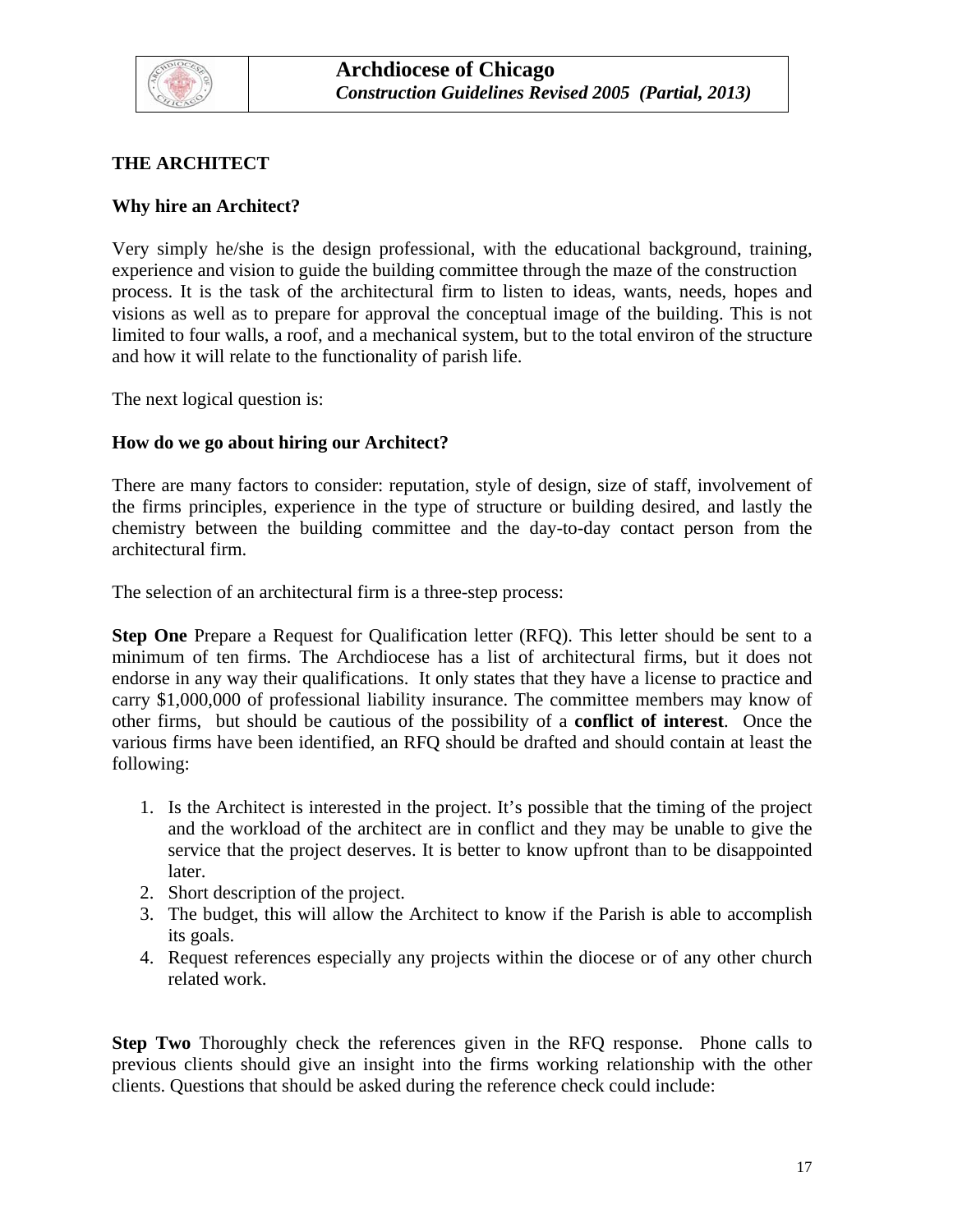

How was the interaction between yourself and the architect?

Did they listen to your comments, or did they insist that theirs was the only way?

Did the person you interviewed delegate the project to someone else?

How did they solve problems?

How did they handle the construction phase?

Was the project on budget?

Was the project on time?

How many extra costs were encountered?

What is your overall opinion of the project?

Would you hire that firm again?

What is your biggest regret about hiring that architect?

What is your biggest positive about hiring that architect?

These are a sampling of common questions asked during a reference check. The purpose is to learn enough about the particular firm to decide whether or not the building committee should to move to the next step with them. Once all references have been checked, the committee should discuss each firm and select the ones they would like to interview.

**Step Three** Interview the architects culled from the RFQ list.

#### **Why an interview?**

At this stage the professional qualifications should not be in doubt. The building committee will be working with this company for the duration of the project and there must be chemistry between the committee and the architect. From the interview committee members can learn:

How the team the architect has put together would approach the project.

How the architect would gather information, establish priorities and make decisions.

The committee should interview at least four or five companies. At least one hour should be set aside for each interview. With a break in between, three firms can be interviewed in an evening. The architect will start the process with a presentation of his/her firm's past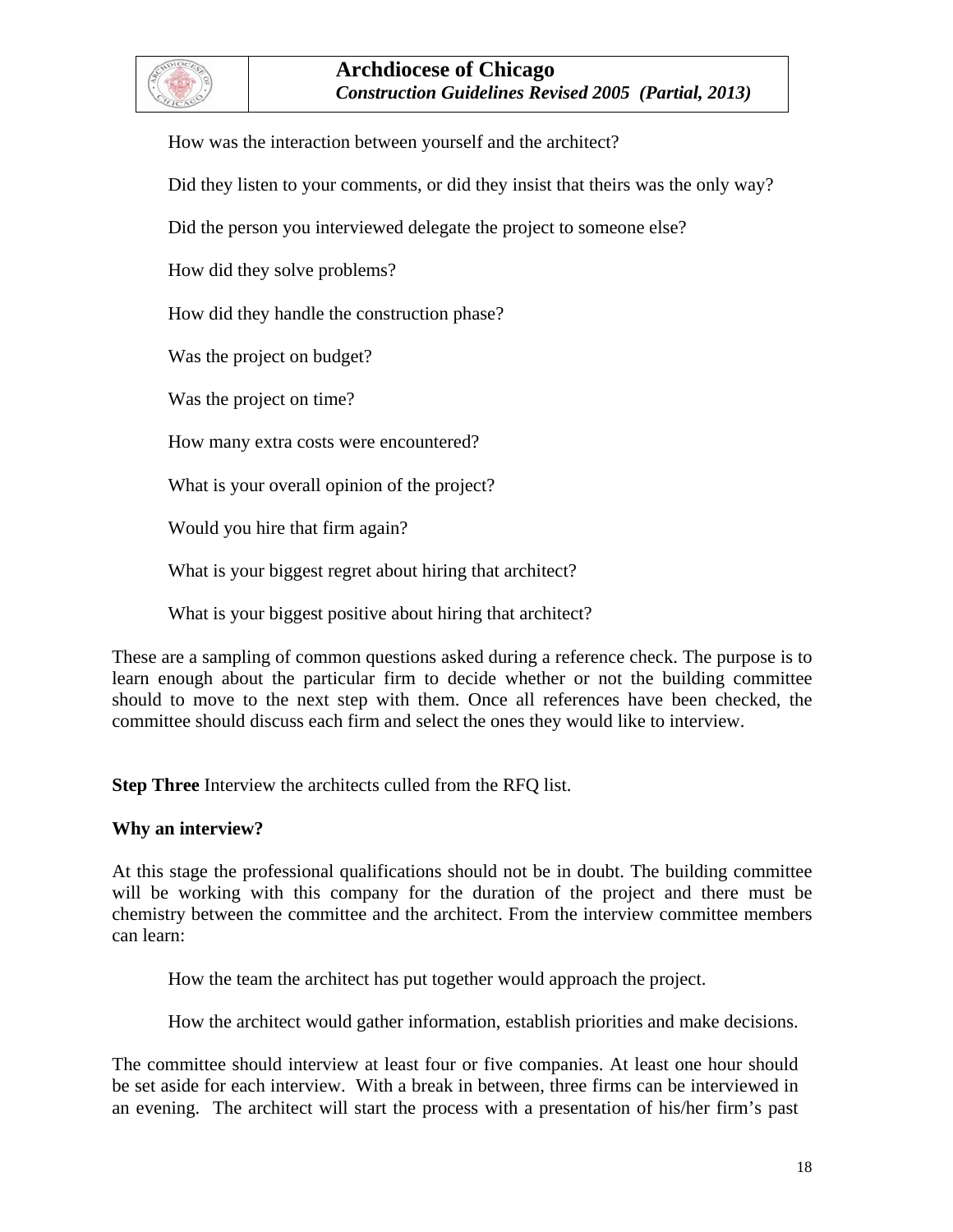

projects and staff size; usually a slide presentation will show examples of his/her work. The architect should introduce the proposed team for the project and explain how their particular firm approaches a project and how the team functions in the process. The remaining time should be spent in a question and answer session. Remember that the purpose is to get a feel for the chemistry between the committee and the architect.

Some architects have a distinctive style in their design. This can be seen during the slide presentation of previous work. If the architect exhibits a particular style of design and it does not suit the taste of the committee, **do not** hire that firm.

What questions should be asked? First and foremost, any question that comes to your mind should be asked, the purpose is to determine chemistry. Do not get into questions about a specific detail, the architect should not come with preconceived ideas about what the parish wants. A basic question, is to ask the architect to walk through a project, emphasizing how his/her team will interact with the committee. Many more questions will feed off of this approach.

#### **On what should the final decision be based?**

#### **KEY ISSUES**

#### **CHEMISTRY:**

How does the committee feel the give and take needed during the design process will work with the candidates interviewed?

Did any of the candidates listen to your needs better than others?

Who was most comfortable talking about or listening to your vision of needs?

Will the architect be cost conscious and respectful of your budget limitations?

## **DESIGN APPROACH:**

During the interview, which candidate had the approach to design that most meets your needs.

Did you like their decision making process, did you like their procedure for gathering information from you?

## **STYLE:**

Did you find a candidate with a style of architecture you particularly liked?

Or disliked?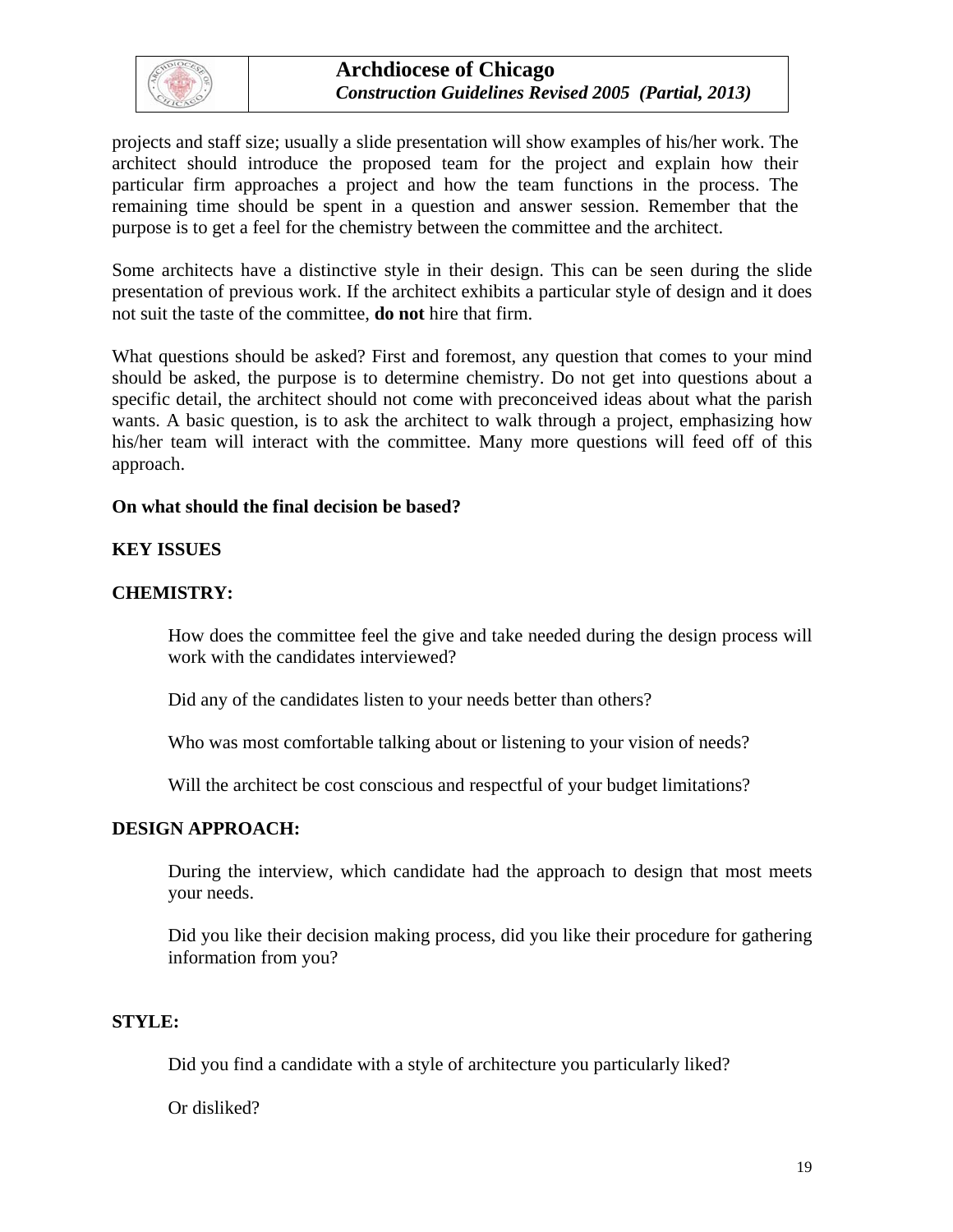

#### **REFERENCES:**

Did any one candidate have references that made that firm better than the others?

#### **RESOURCES:**

Does the architect have adequate people to devote to your project?

These are the issues to be debated by the committee and should lead to consensus among the committee members. If consensus is not reached, a second interview with the committees final two or three candidates is recommended.

#### **FEES:**

Unfortunately, architects do not have a standard fee. Fees for professional services vary depending on the construction cost, complexity of the project and number of specialized consultants needed. The Archdiocese has elected to only accept fixed fees from architects. These should be negotiated prior to the selection being final. These fees are delineated in the Archdiocese's contract between the Parish, the Archdiocese and the Architect. The content of this contract can not be altered. Reimbursable expenses are limited to the cost of printing for construction. All reimbursable expenses should be negotiated prior to selection and signing the contract. Generally fees will be based on a sliding scale of construction cost i.e. the smaller the project the higher the percentage fee. The range of percentage fees varies from 12% for very small projects to 5% for very large projects. The more complex the project the higher the fee. The average fee for a new church is about 8% of the construction cost. These fees include in addition to the architect's fee, the cost of the architect's consultants i.e. structural engineer, mechanical engineer, electrical engineer, plumbing engineer, civil engineer, and fire protection engineer. The need for other specialists' i.e. liturgical consultant, accoustician, etc., will raise the architects' fee. (Note in some cases parishes only consult Liturgical Consultants for a specific question. In these cases they are sub-contractors of the architect, in other cases a liturgical consultant is hired for a broader range of services in which case the parish contracts directly with the liturgical consultants).

*See Built of Living Stones #199 and #200*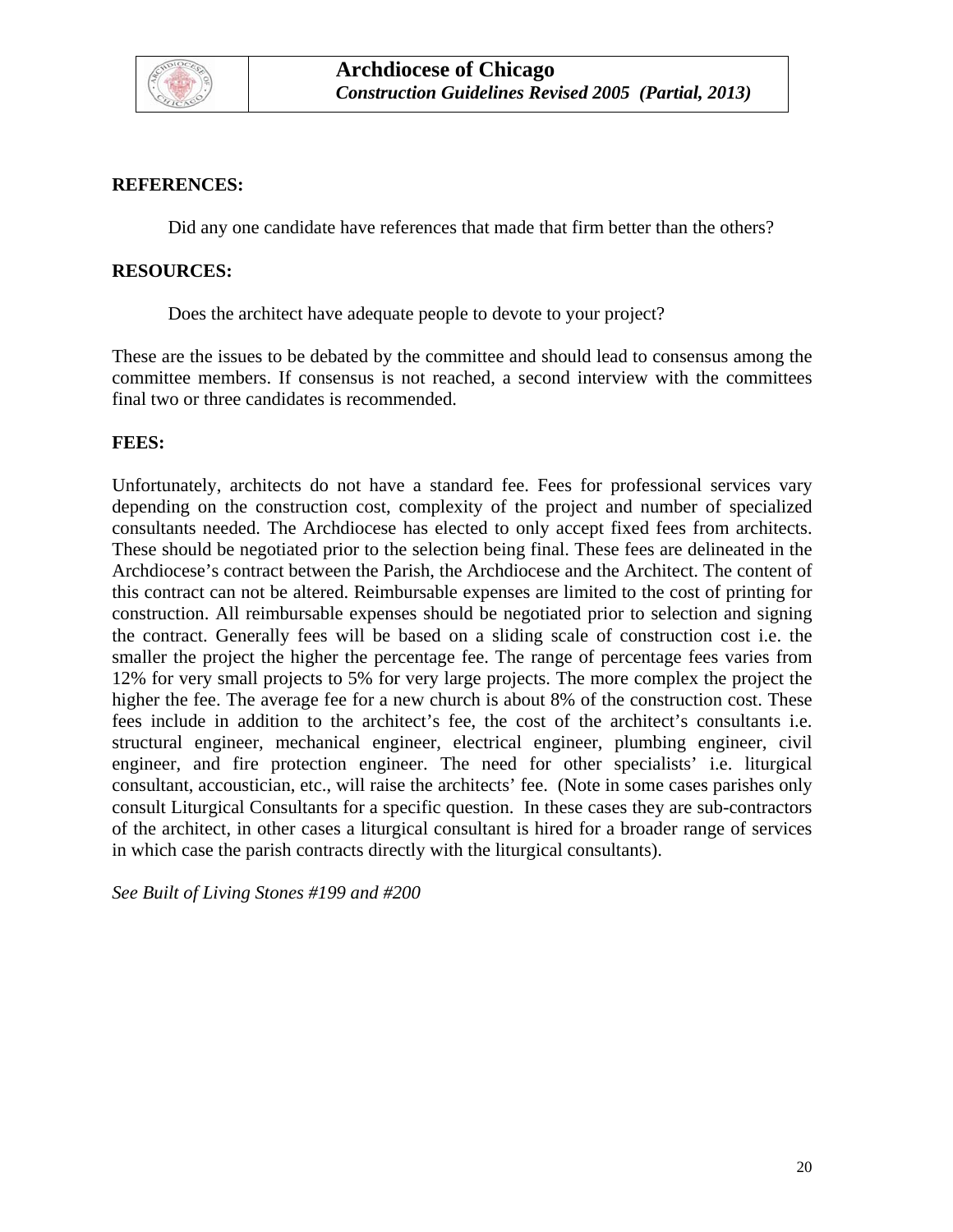<span id="page-20-0"></span>

## **THE CONTRACTOR**

There are several methods of selecting a contractor for the project. All methods are used and all methods have pluses and minuses. The most common methods are General Bidding, Construction Management, Design/Build, and a combination of Construction Management, Design / Build and General Bidding for which we use the term Preselected Contractor.

The following are common methods of construction contracting with the pluses and minuses that go along with each.

**A. GENERAL BIDDING:** This form of contractor selection was the most common method used in the past.

A select group of general contractors are contacted to bid a project from completed construction documents. Projects are also advertised in trade publications so any contractor could have access to the construction documents and prepare a bid. Bids are generally sealed and delivered to the architects' office at a specified date and time. The bids are opened and the pricing reviewed. The lowest Qualified bidder is awarded the contract. Although this appears to result in the lowest possible price there are many drawbacks to the system. Unless the contractors are limited to the owner's select list; any contractor could be the successful bidder. The low bid could be over budget. The best contractor may not be the lowest price on that given day. The low bid can be drastically offset by the cost of inferior construction, construction delays, and exposure to the cost of change orders. This low price may not prove to be the best price in the long run.

- **B. CONSTRUCTION MANAGEMENT:** This method possesses one excellent point, the contractor works with the committee and the architect during the design phase, enabling the project cost to be monitored during the design phase and not at the end of the project. The downside: no guaranteed price, the owner takes on the responsibility of contracting directly with all the subcontractors, eliminating one layer of liability protection.
- **C. DESIGN/BUILD:** This form of contracting is also called turnkey construction. The contractor is responsible for both the architecture and the construction. For certain types of buildings this is an ideal method. The owner knows the cost at the beginning, and if the building is simple he also knows what the finished product will look like. The problems with this method are numerous, starting with the fact that church buildings are not simple. With the architect working for the contractor, the owner's input into the design is limited, and last but very important is the lack of control over the architect and the contractor.
- **D. PRESELECTED CONTRACTOR:** This method combines the best qualities of construction management and general bidding. The contractor is brought on board at the onset of design and becomes a member of the team. During the design phase the contractor's responsibilities include: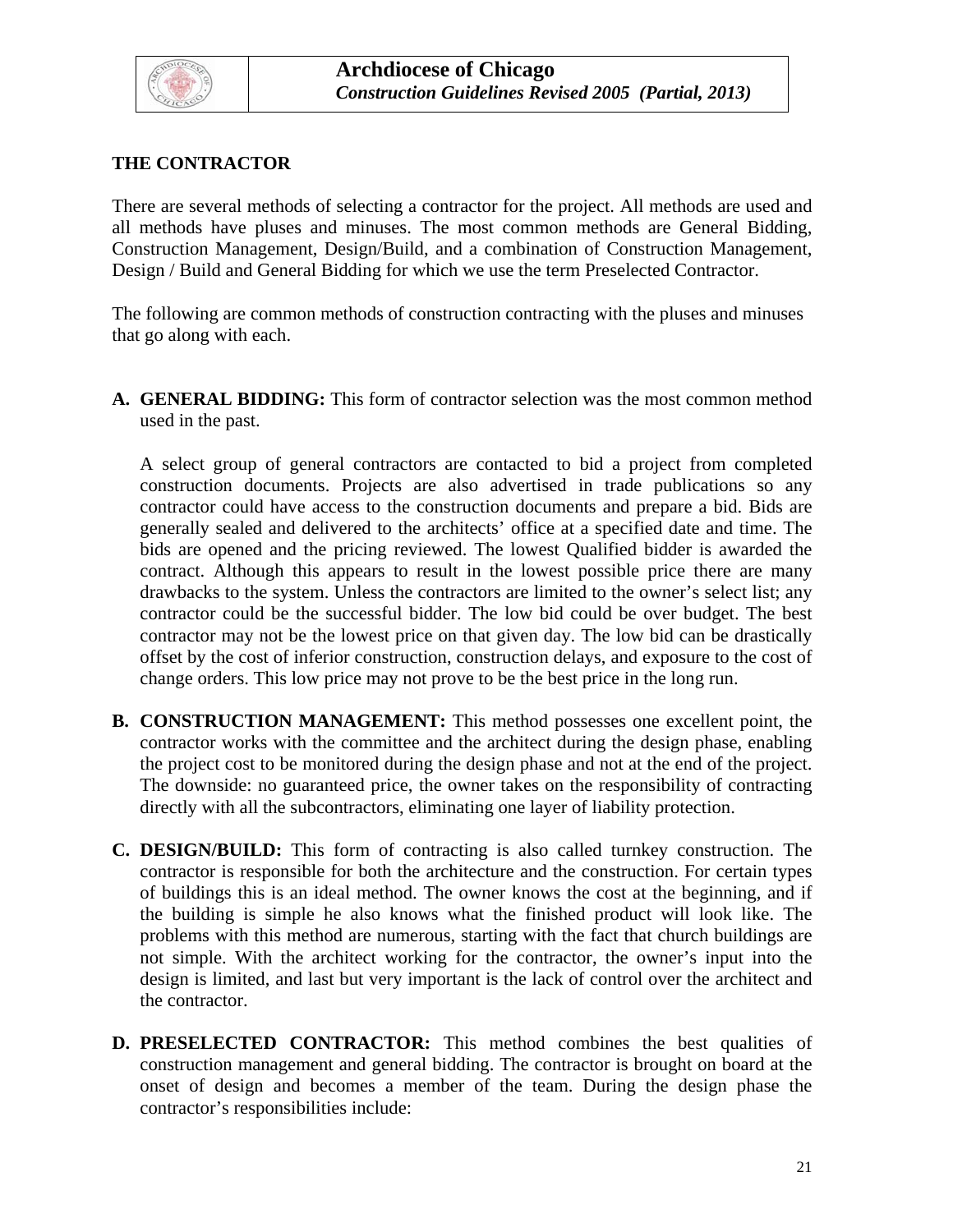

- 1.) Attending design meetings.
- 2.) Estimating cost at the end of schematic design, at the end of design development, at 50% completion of construction documents and at the conclusion of construction documents.
- 3.) Scheduling.
- 4.) Value engineering.
- 5.) Value analysis, material and systems evaluation.
- 6.) Constructability review.
- 7.) Development of a guaranteed maximum price. All pricing is open book so the committee is always aware of the status of the budget.

The committee has the final say in the selection of subcontractors. In the subcontracting process the competitiveness remains because 100% of the project will be bid competitively to subcontractors. (We recommend a minimum of 5 bids per major trade and 3 for others). Selecting the contractor in the design phase of a project brings all three parties, owner, architect and contractor into the project with equal knowledge and commitment. Each member of the team is free to lend his particular expertise to the total project. Communications between design and construction personnel are facilitated resulting in more effective transformation of design concepts into construction reality. Creative design and construction solutions can be developed by the architect and contractor as they pursue a common goal. These projects tend to be less adversarial than low bid projects. The owner/ contractor contract is a lump sum with open book values. Any savings from these values are split between the owner and contractor with a minimum of 80% going to the owner. This contractor is selected in a manner similar to the architect, that is, through references and the interview process. Using this method the best-qualified contractor is selected and the parish gets a building that will be a long-lived asset to the community.

All contracts are subject to the Archdiocesan policies as stated in Book V "The Temporal Goods of the Church".

#### **§704 CONSTRUCTION CONTRACTS**

*§704 pertains to all construction contracts at the Archdiocese of Chicago, including new construction, major repairs, purchases of HVAC and similar equipment and major maintenance of Archdiocesan buildings. Construction, repairs and maintenance that are undertaken by the parish's of the institution's own employees are not subject to these policies.*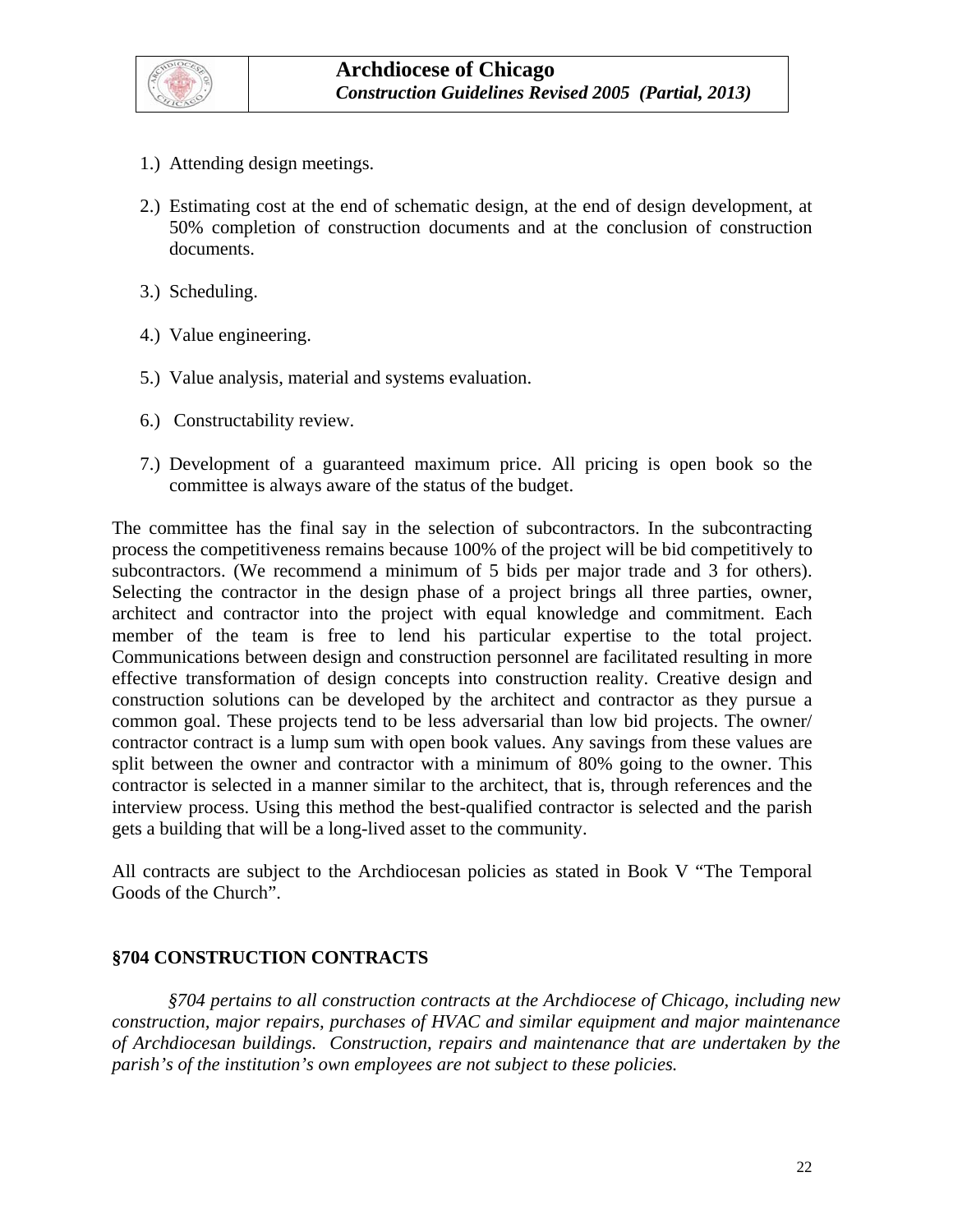

 *Contracts shall be used for all jobs, even those under \$20,000, in order to ensure that performance and liability are properly attributed.* 

#### **§704.1 Construction Contracts Under \$20,000**

 **§704.1** *Policy* Construction contracts under \$20,000 shall be signed by the Pastor. (see Policy 601.1.)

#### **§704.2 Construction Contracts \$20,000 and Over**

 **§704.2** *Policy* Construction contracts \$20,000 and over shall be signed by the Pastor and the Director of Finance, or, in the Director's absence, the Moderator of the Curia. (see Policy 602.1.)

#### **§704.3 Promotion of Rights of Workers**

**§704.3.1.** *Policy* To the extent that unions in the Chicago area seek to guarantee rights including just compensation, medical insurance, disability insurance, workers' compensation, and safe working conditions, the Archdiocese shall support them. Accordingly, in normal circumstances, union contractors shall be used. To the extent that other contractors provide similar wages and benefits to those mentioned above, such contractors shall not be excluded from consideration, except as noted in Policy 704.3.3.

**§704.3.2.** *Policy* When the interest and needs of the parish or institution clearly point to the need of making exceptions to Policy 704.3.1, the policy of dispensations from policy shall be used. (See §400, Book I) Such dispensation shall be exercised, however, in light of the Church's teaching on labor, the premise upon which the policy is based.

#### *Procedure*

Situations that warrant exception to §704.3.1. must be documented in writing as part of the project approval process described in §701. Rationale for an exception to §704.3.1. must be clearly articulated in the project proposal.

**704.3.3** *Policy* For projects over \$300,000, all contracts shall be union contracts.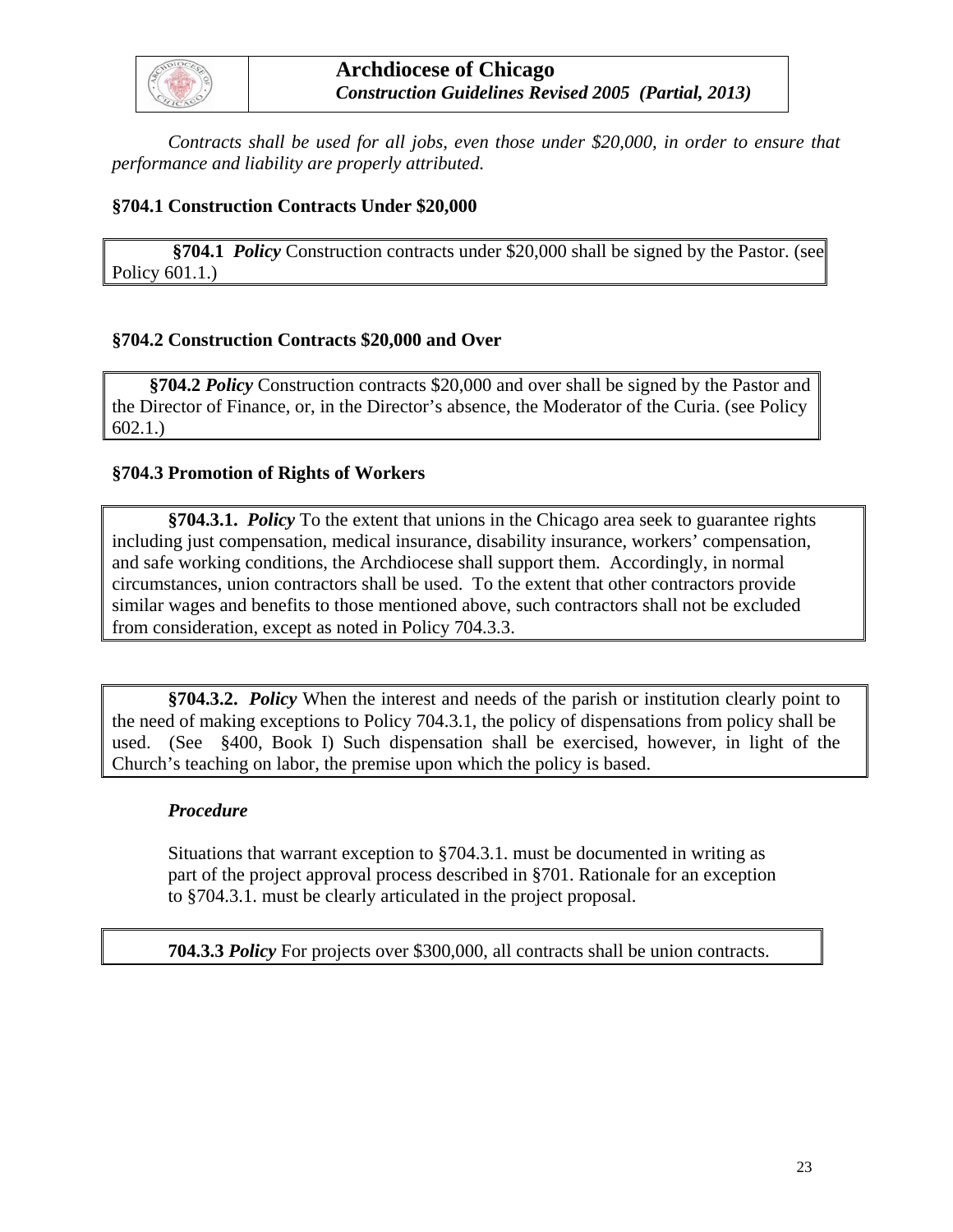

#### **§705 USE OF VOLUNTEERS**

**705.1** *Policy* No parish shall use volunteers to perform hazardous activities, including, but not limited to, the climbing of ladders and scaffolds, performing trade work (e.g. electrical, structural renovations, roofing work, etc.) or any other service that may place the volunteer, parishioners, or the physical property of the Archdiocese of Chicago in harms way.

#### *Procedure*

Parishes shall use qualified, approved contractors for hazardous activities, utilizing the established *Contract for Construction Services* available from the Department of Facilities and Construction.

#### **§706 EQUAL OPPORTUNITY**

 **706.1** *Policy* The Archdiocese of Chicago shall support the principal of equal opportunity without regard to race, national origin, or gender through its choice of vendors and contractors.

#### **Questions and Concerns:**

1. Our parish has many dedicated parishioners' that are tradesmen. Why can't we build this with our own talent and act as our own General Contractor using volunteers and sub-contracting ourselves?

This appears to be an ideal situation and would save the parish many dollars. On the surface many benefits seem to appear:

- a. The parishioners are working together, fostering relationships needed to unify a parish.
- b. Reducing the cost of the project. At first glance there appears to be a positive for the parish to engage in this scenario. In reality the risk involved both physically and financially do not make this a wise choice. Construction is a dangerous business, injury to personnel is common place. In a professional setting the workers are insured under the state's Workman's Compensation Act supplied by their employer. Medical expenses and lost wages are covered under employer insurance. Volunteer labor is not insured under the Archdiocese's (parishes') insurance coverage.

If a person were injured who would accept the financial responsibility for this person and the family?

Who is responsible for the myriad of insurance needed in today's litigious society?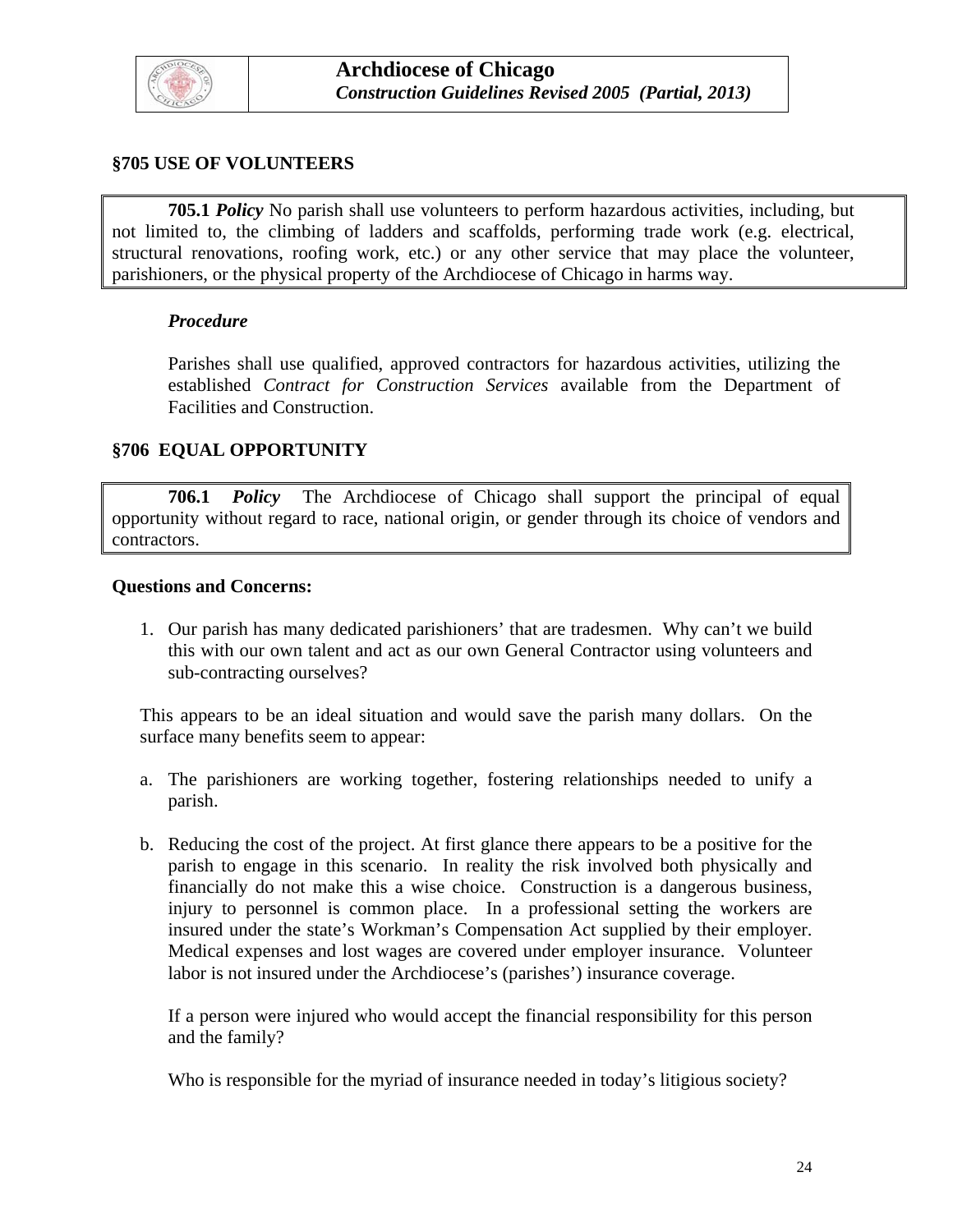

Catholic Social Teaching is adamant about justice in the work place. Our work process and our relationship with vendors should reflect the best we know in our Faith.

2. Is your parish willing to accept the financial responsibility?

If the parish were to act as its own general contractor and issue contracts to various subcontractors, it also assumes all the financial responsibility for these contracts.

Because each sub is now a prime contract to the owner, the owner is responsible for the financial chain of payments not only to the sub-contractor, but to his vendors as well. The courts are packed with cases involving "liens", bankruptcies, claims for extra monies, etc.

3. Is your parish willing to accept the financial risk involved?

Many cases of volunteer injuries, liens and claims for extras are documented in archdiocese files. Claims totaling millions of dollars have been and are still being paid by the self funded archdiocesan insurance program (i.e. by you the parishes).

Recognizing the dollar value compared to the risk involved, the Best Practices Policy of the Archdiocese does not allow these types of construction projects. In fact, the recommended protection is to have one contract between the General Contractor, Parish and the Archdiocese and have that Contractor be responsible for all other contractors, suppliers, and vendors. Since the policy was adopted and in the parishes that followed this policy, the Archdiocese / Parish has not paid an injury claim, mechanics lien claim, unapproved extra claim or the attorney's fee that accompany the claims.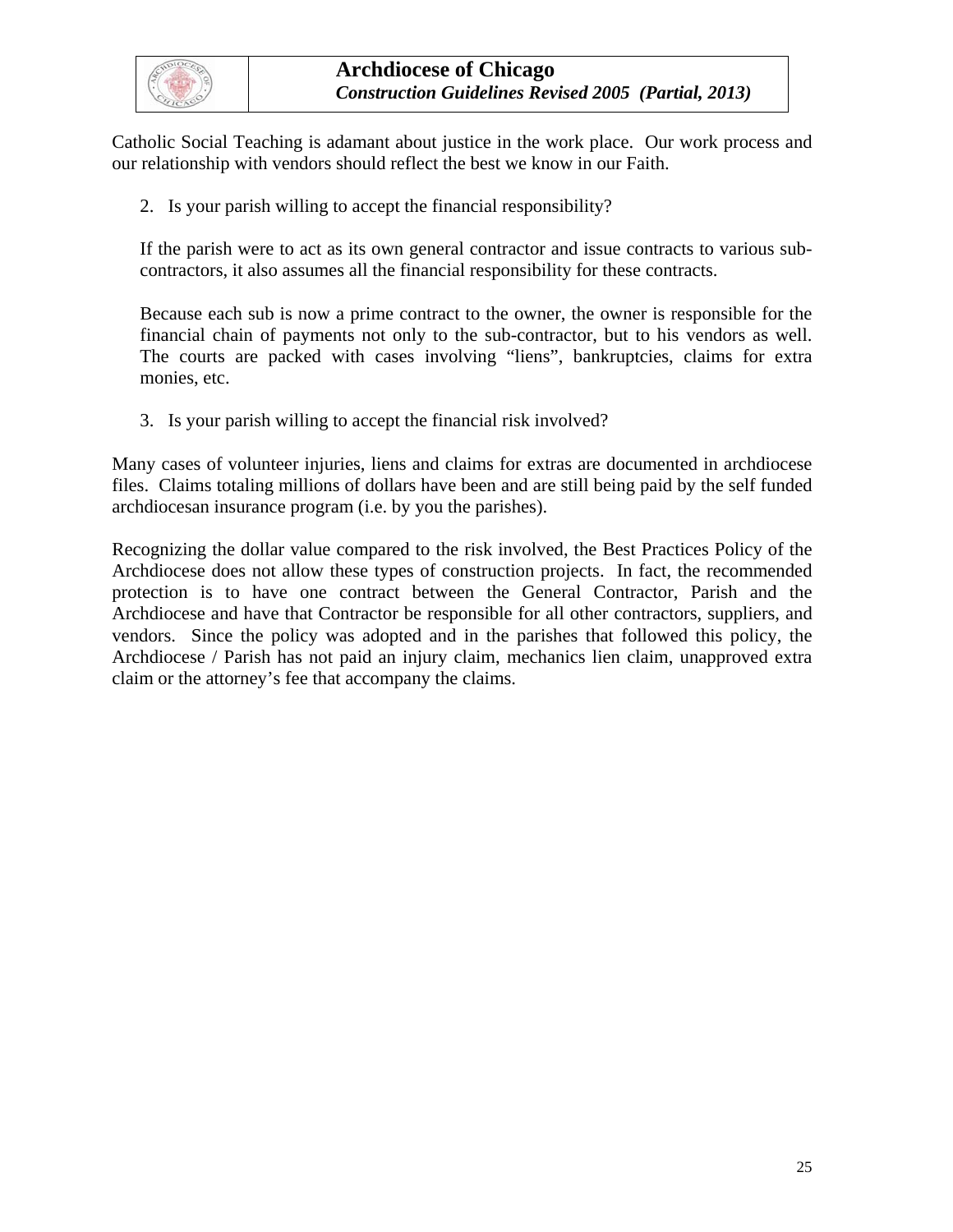<span id="page-25-0"></span>

*"If one of you decides to build a tower, will he not first sit down and calculate the outlay to see if he has enough money to complete the project? He will do that for fear of laying the foundation and then not being able to complete the work; for all who saw it would jeer at him, saying "that man began to build what he could not finish."* 

 *Luke 14 (28-30)* 

#### **BUDGET AND FINANCING**

Solving the budget versus financing problem is like solving simultaneous equations. There are many variables and many solutions. If the planning has produced a number of needs, the master plan can prioritize the needs to conform to the financing available.

The budget is a four-part number:

**First:** Professional fees, permit costs, and other soft costs that are the owners' responsibility. These are up front expenditures and are needed for the architect to proceed with design. Examples of soft construction cost are the cost of soil borings, boundary, topographical, and utility surveys, zoning fees, including attorney's cost, environmental studies, etc.

**Second:** The actual cost of construction, i.e. the bricks and mortar cost.

**Third:** The cost of furnishings.

Fourth: A minimum 5% contingency cost. This money will cover unforeseen conditions. These conditions exist on all projects, even new construction. Soil conditions in this area can vary greatly in a relatively short distance. When remodeling, existing conditions can not always be easily ascertained, therefore it is advisable to raise the percentage when major remodeling is the project of choice.

The rules for financing of a project are spelled out in Book V, "The Temporal Goods of the Church", Section 703, which is repeated below:

#### **§703 FUNDING REQUIREMENTS FOR CAPITAL EXPENDITURES**

#### **§703.1. Source of Funding**

**703.1.** *Policy* The cost of all capital expenditures shall come from a combination of parish savings, special parish fundraising efforts, capital grants and debt. Capital requirements if deemed a "life/safety" issue by the Facilities and Construction staff, according to Policy 701.3, shall not be subject to the fund raising requirement due to the concern for life/safety issues. However, any amounts loaned to a parish or institution for such needs through a Capital Project or New Construction Loan shall be repaid.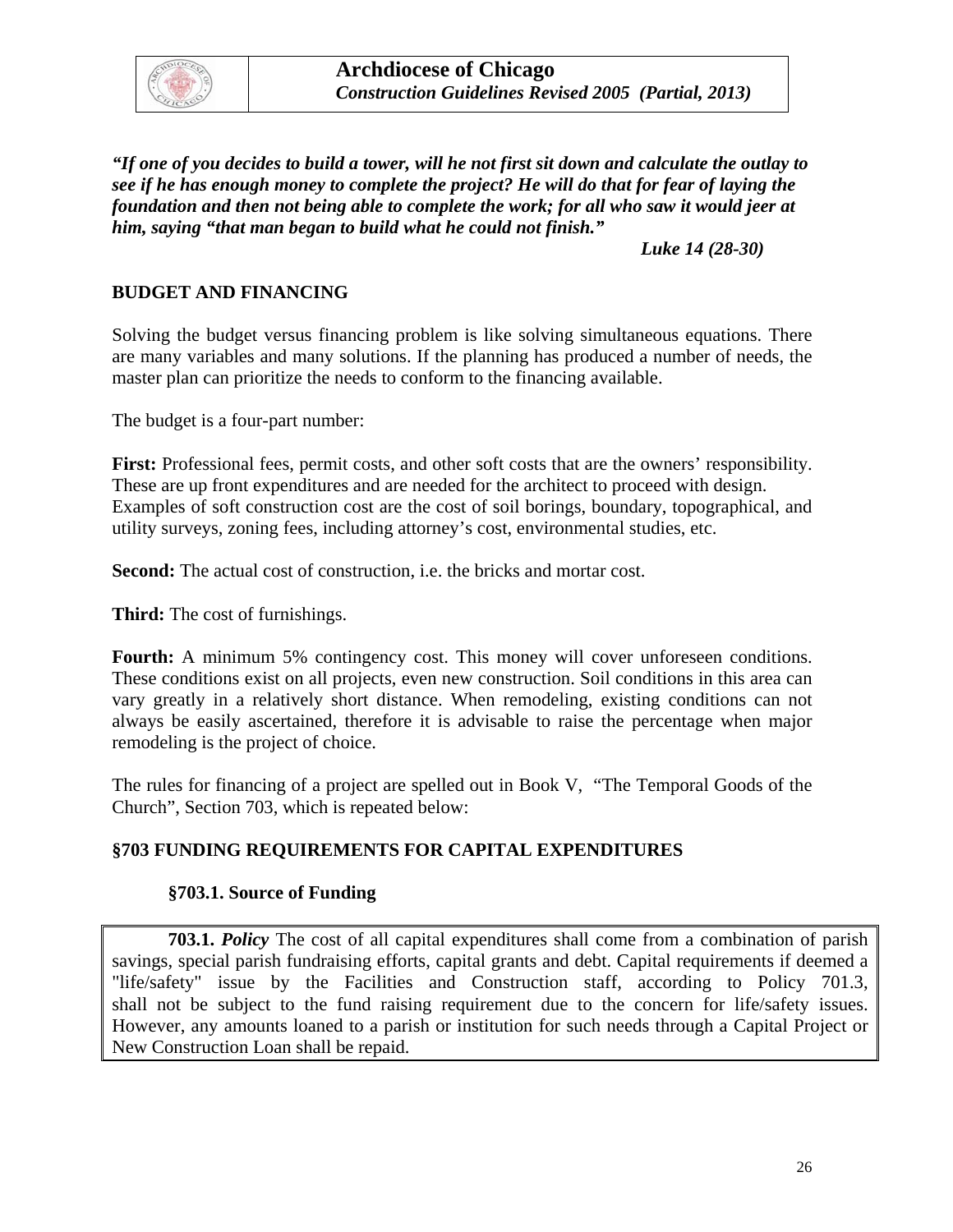

#### *Procedures*

- a) The maximum loan amount to be approved is predicated on the ability of the Parish to repay the loan over a reasonable period of time without endangering the ministry of the parish.
- b) Parishes and agencies may not borrow money from any third-party person or institution. All loans must be arranged through the Director of Finance.
- c) If a loan is used to finance a project larger than \$200,000, the amount of debt and the terms of the loan (including repayment period, interest rate, and monthly payments) shall be set by the Archdiocesan Capital Projects Committee as part of the project review with the parish. In the case of projects under \$200,000, the terms will be set by the Director of Finance, after receiving the recommendations of the VAC and Parish Operations Manager.
- d) Parishes may obtain additional information on loan procedures from Parish Operations.

## **§703.2. Percentage of Funding Required**

 **§703.2.** *Policy* In order to minimize the total financing charges associated with a project and to ensure the project can be completed with minimal impact on the ministry of the parish, 90% of a project's cost (in the form of fundraising, grants, or saving balances) must be pledged before actual work on a project may begin. Of the project's total cost, 67% must represent cash on deposit with the Pastoral Center.

- a) Exceptions predicated on §703.1 (a) may be approved by the Capital Projects Committee.
- b) To the extent savings are involved, the funds will be segregated in capital account(s) in the parish's name in the Archdiocesan Bank.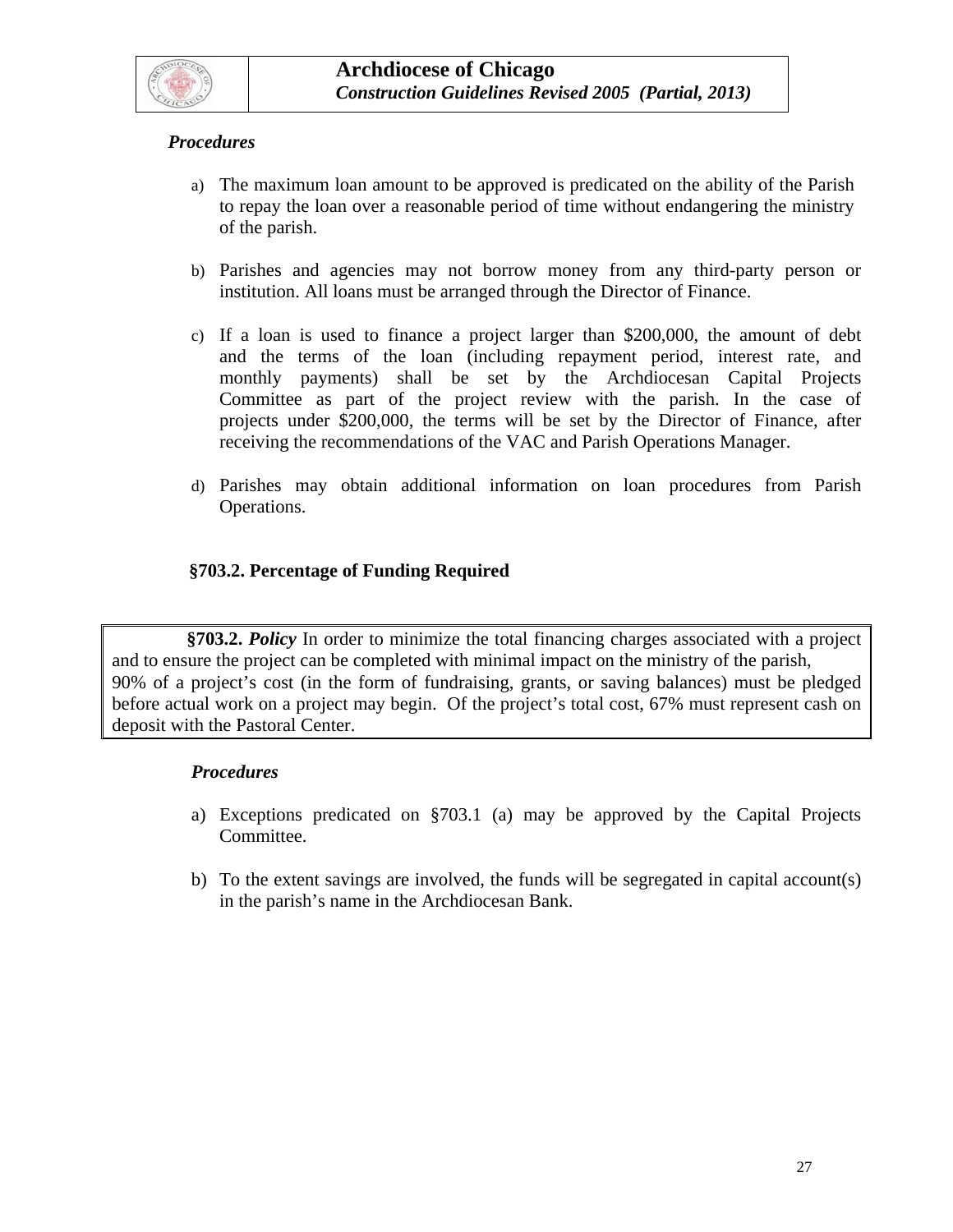<span id="page-27-0"></span>

## **APPROVALS**

#### **§701.3.2 Step 2: Approval of project design and financing**

**701.3.2.** *Policy* Once appropriate consultations have been completed, the project shall be presented in a detailed plan to the Archdiocesan Capital Project Committee. This project plan must have the endorsement of the parish's Episcopal Vicar in cases where the contract is greater than \$100,000. (See §701.2)

#### *Procedures*

- a) Parishes are to initiate Step 2 by starting fundraising efforts for the project, preparing a detailed plan (including a budget and schedule), preparing schematic design, and engaging in liturgical formation and education for parishioners.
- b) During the project design phase, the parish community is to be kept informed of the progress of the project, emphasizing the spiritual/liturgical nature of the project.
- c) As fund-raising progresses, parishes should review the size and scope of a project in order to stay within budget requirements.
- d) The project team should consult with and receive the necessary approvals from the Facilities and Construction Department. If the project involves or impacts a worship space, the project team shall also consult and receive approval from the Archdiocesan Commission on Church Art and Architecture. (This Commission operates undet the auspices of the office for Divine Worship).

#### **§701.3.3. Step 3: Project Execution**

 **§701.3.3** *Policy* If project overruns which exceed the limits set during financing approval become evident, the project shall stop until corrective measure are agreed upon between the parish, the appropriate Episcopal Vicar, and the Archdiocesan Capital Project Committee.

- a) During the Project Execution phase, parishes must sign all contracts in accordance with existing policies, approve payments, issue progress reports, and continue liturgical formation and education.
- b) For large projects, the Facilities and Construction Department must assign one person to attend weekly project meetings with the architect, general contractor and the parish to review project status and issues.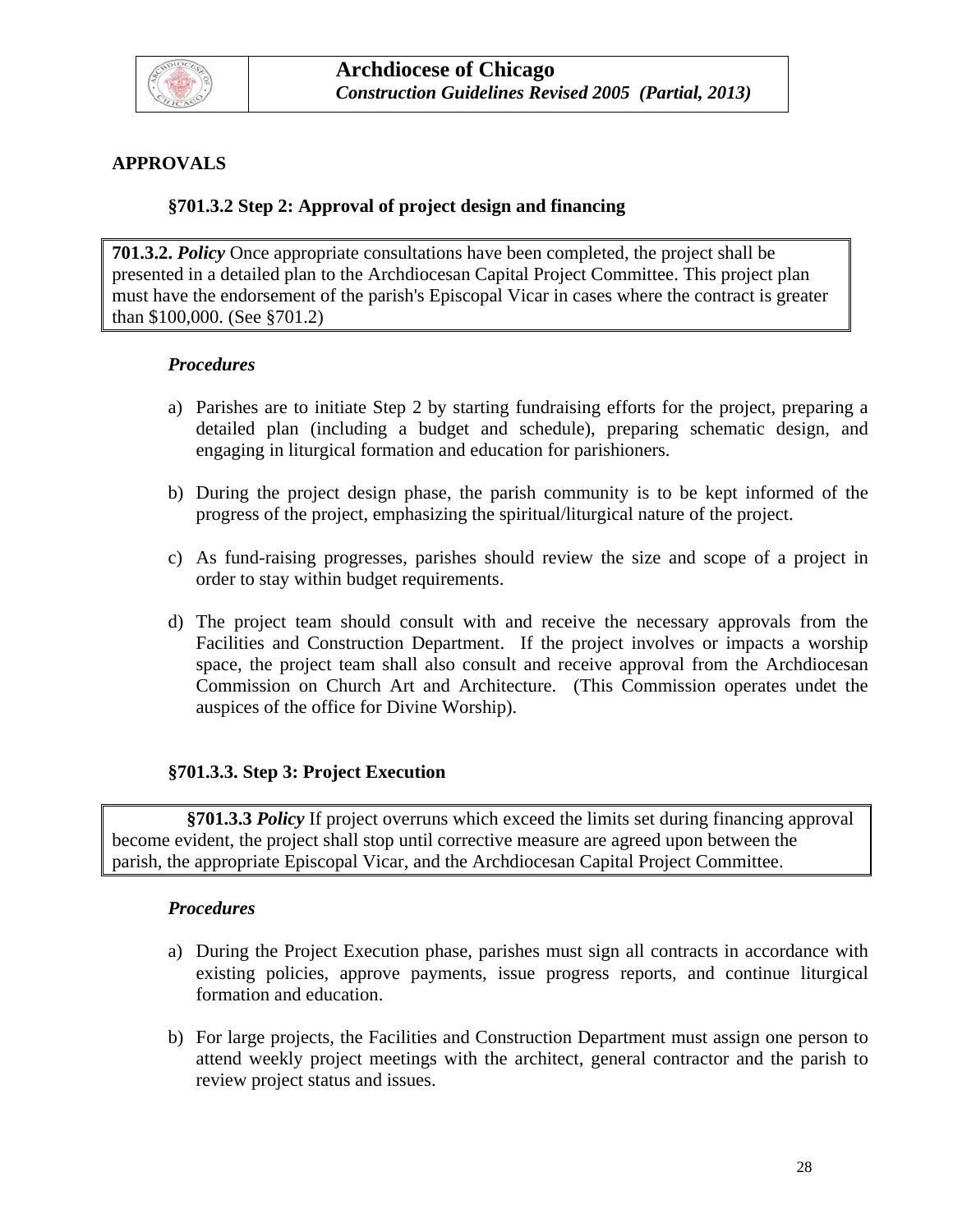

c) Parishes should be aware that project overruns can stem from increases in cost or shortfalls in fundraising.

#### **§701.3.4 Step 4: Project close-out (Final Report)**

 **§701.3.4** *Policy* A copy of the final report and project accounting shall be sent to the Archdiocesan Capital Project Committee and shall include sections describing total project revenue and expenditures versus budget, a review of the work product versus the project objective, and commentary on key lessons learned.

#### **§702 Life/Safety Issues**

 **§702.1** *Policy* The Department of Financial Services shall be contracted immediately when projects involve "life/safety" issues.

- a) "Life/Safety" issues are addressed on a case-by-case basis by the Facilities and Construction Department and the Director of Finance.
- b) Examples of life/safety issues are: lack of a proper fire alarm system in a school, open electrical panels, improper wiring, improper gas ventilation in boiler rooms, no heat in the winter, loose material that may fall from the face of a building onto a pedestrian area, structural failure of building components, etc.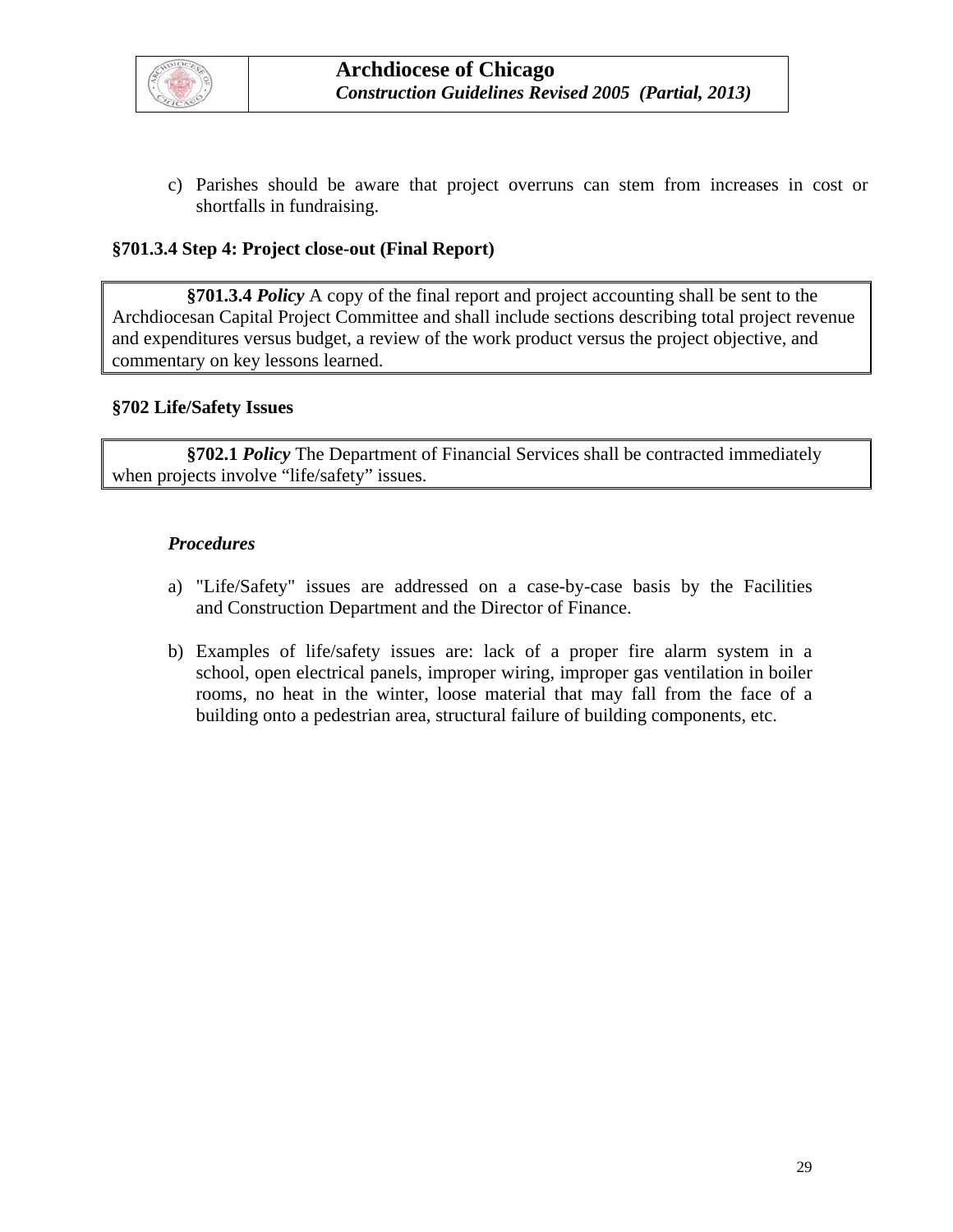<span id="page-29-0"></span>

## **CAPITAL PROJECT SUMMARY (CPS) PROCEDURE & GUIDELINES**

#### *CPS Purpose*

The purpose of the CPS is to:

- 1. Define a construction project, real estate acquisition or a major purchase.
- 2. Identify the means of funding.
- 3. Give authorization to enter into formal contracts which will be signed by the Director of Finance. (Refer to Book V, Policy 700 for more information on Capital Project Procedures).

#### *When is a CPS Needed?*

The Parish will contact the Vicariate Administrative Consultant (VAC), or the Facilities and Construction Department or the Real Estate Department to initiate a Capital Project. Facilities and construction will request a CPS in writing from the appropriate VAC when a Project is:

- 1. Over \$20,000 in total cost.
- 2. Any project or portion thereof funded by a grant or loan.
- 3. Affected by a change order that will increase the cost of the project over the initial CPS. All CPS's must have a contingency built in and must be executed prior to issuing a change order.

#### *How are Projects Approved?*

The VAC will meet with the Pastor to discuss how the project will be funded and to review the CPS, making sure that the Funding Requirements (refer to policy 703) are met, and if necessary determine an estimated realistic loan repayment plan. When it is indicated that the source of funds is from savings, the funds must be on deposit in the Parish's Archdiocesan Bank account. The signed CPS gives the Pastor and the Pastoral Center authorization to withdraw funds to pay duly authorized invoices (invoices which for all projects over \$20,000 are signed by both the Pastor and Facilities & Construction Department) related to the project. At the time of CPS approval the amount of the total project cost deposited in the Parish Building Fund Account will be locked in. If funds are within a CD those funds will be transferred to the Parish Building Fund when the CD matures. If the total project cost exceeds \$100,000 the VAC will request that the Vicar also sign the CPS. In addition, if the project includes church renovation, no matter the level of spending, the VAC will forward the CPS to the Office of Divine Worship for signature, otherwise a copy of the letter sent to the Parish by ODW will be attached. If the project includes a major computer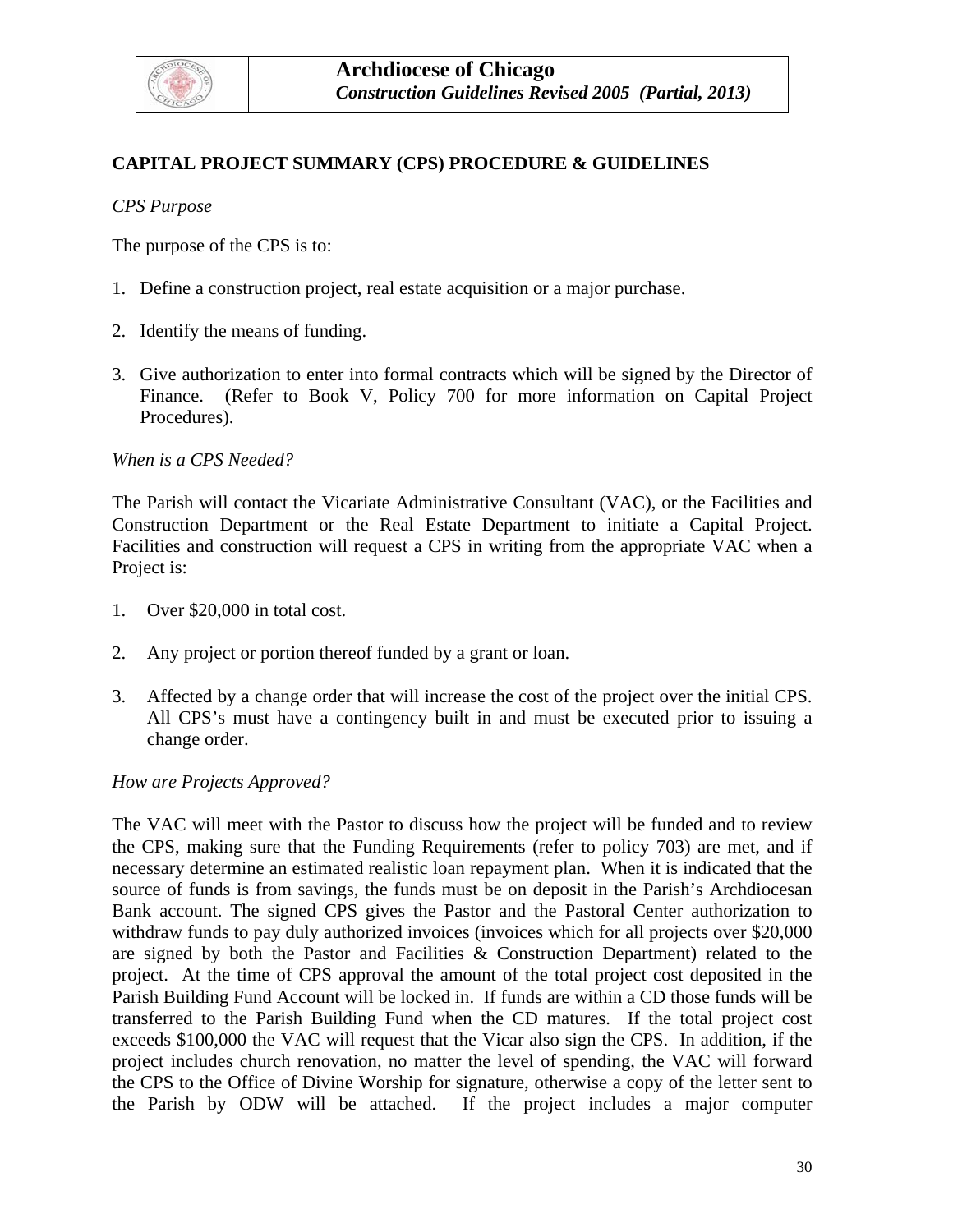

Hardware/Software purchase the VAC will forward the CPS to the Information Technology Department for signature.

Tracking of the CPS Form will be done within the Vicariate Administrative Consultants Office using a detail log. The VAC office will forward the CPS to the Parish Operations Manager for signature verifying the Financial Summary and if necessary approval of the loan repayment plan. The CPS will be returned to the VAC office. The VAC office will forward the CPS to Facilities & Construction Department. The responsible Facilities & Construction Manager will review the project, sign the form reflecting the department is involved. A project manager will be assigned to the Parish (and provide an estimated completion date). The CPS will be returned to the VAC Department.

The Director of Finance will then sign the CPS for approval. NOTE: If the project exceeds \$200,000 it will need review and approval by the Capital Project Committee.

#### *Approval Notification*

The CPS will be returned to the VAC Department. The VAC will notify the Pastor of the project approval along with the Manager of Facilities & Construction. If there is involvement with the Development Office for fundraising the Development Office Director will receive copies of the Notification of Project Approval along with a copy of the CPS.

If a loan for a construction project over \$200,000 has been approved the interest rate will be locked when the construction time table is set and approved by the Archdiocesan Capital Project Committee. For construction projects less than \$200,000 the interest rate will be locked in at the time of CPS approval. All communications including an amortization schedule from this point forward regarding source of funds to the Parish will be the responsibility of the Parish Operations Department.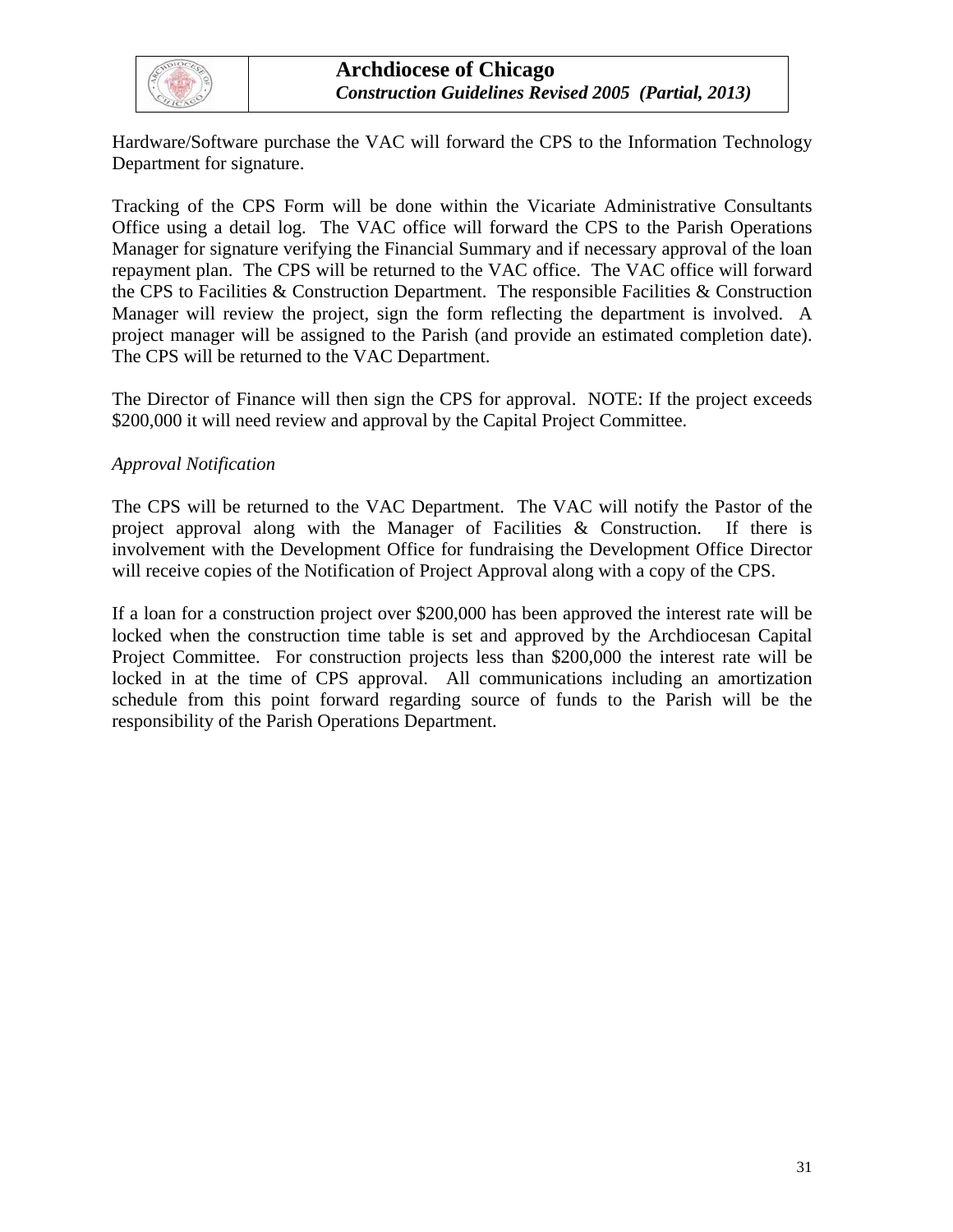<span id="page-31-0"></span>

## **CONTRACTING**

The Archdiocese has developed a set of contracts and related documents for construction projects. These are the **only** contracts that can be used for construction projects. There are several benefits from using standard contract forms including:

- 1. The forms have gone through legal review up front, so each project does not incur cost (time and money) to separately negotiate and review contract language.
- 2. The contracts clearly define contractor and architect responsibilities and deliveries.
- 3. Insurance, liability and indemnification issues are clearly defined and assigned.

While the contract form is standard, the contract must be customized for each project to define specifics such a scope of work, price and project timeline.

#### *Contract Execution*

All Contracts are signed by three parties: the Pastor, the Contractor and the Director of Finance:

- 1. The Contract will be prepared by the Facilities and Construction Department and all copies will be forwarded to the Pastor for approval and signature.
- 2. The Pastor will then forward all copies to the Contractor for signature. The Contractor will forward all copies to the Facilities and Construction Department.
- 3. The Director of Finance will sign the Contract.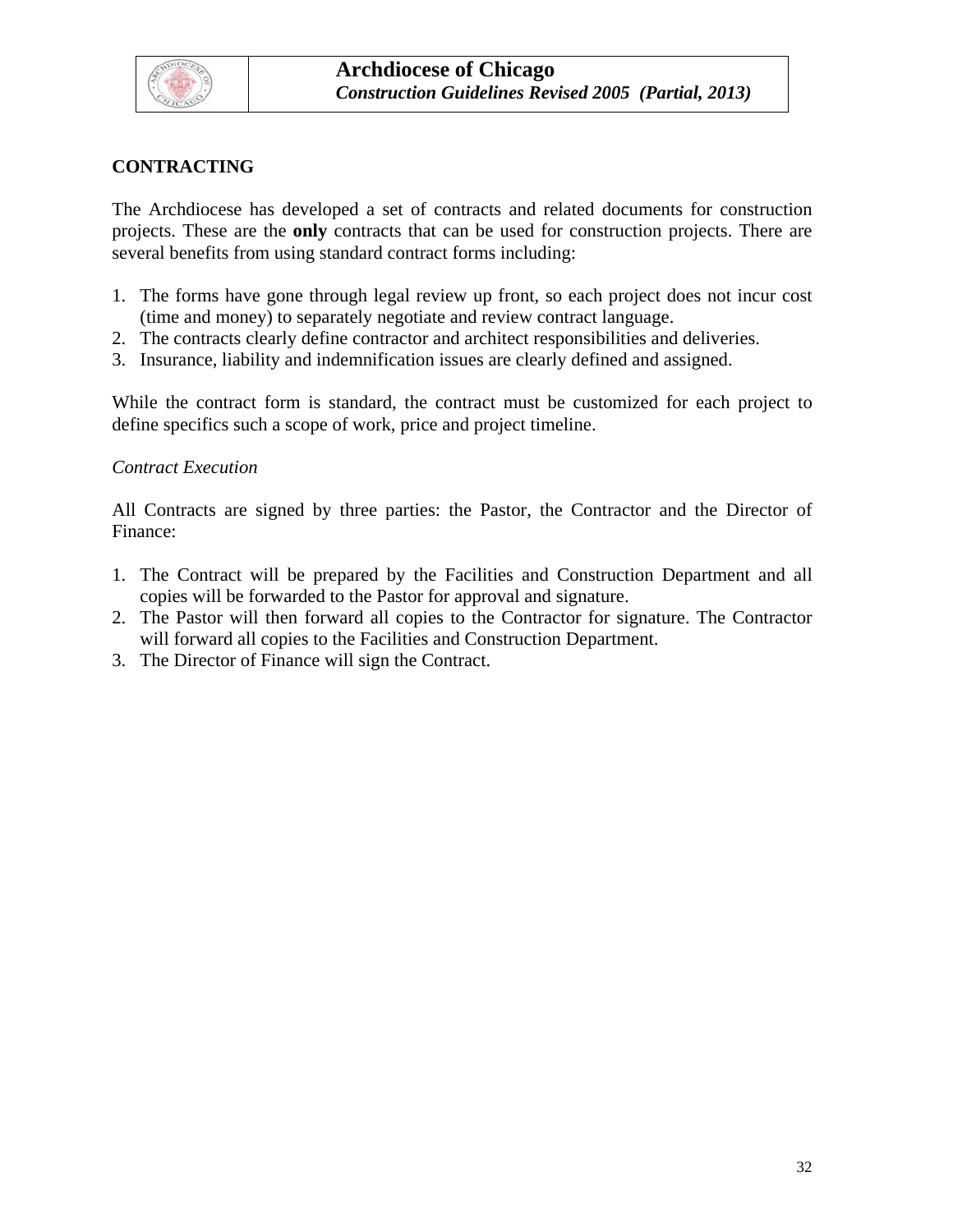<span id="page-32-0"></span>

## **CONSTRUCTION PROJECT ADMINISTRATION**

Management of the construction process takes place at a weekly job site meeting. The following describes the agenda:

## **WEEKLY CONSTRUCTION MEETING**

The contract between the Archdiocese / Parish and the Architect and the Contractor are very specific, in that weekly meetings with all parties be held at the construction site.

The purpose is multifold, all responsible parties are meeting as one unit, discussion regarding pay request, unforeseen conditions, changes in the design, scheduling etc., are discussed and decisions are made. With all parties in attendance, project delays for decision, signature etc., are kept to a minimum. The parish representative can then take the information to the Communication Committee who will relay the progress of the project to the parish as a whole.

Typical Weekly Construction Meeting

Attendees:

 Architect **Contractor**  Facilities and Construction Project Manager Representative of Parish Pastor if Available

#### Agenda:

- 1. Review / correct or accept the minutes form the last meeting.
- 2. Review and discuss proposed change orders (PCO). *Log must be kept*
- 3. Approve or deny proposed change orders.
- 4. Review and discuss request for information (RFI). *Log must be kept*
- 5. Review and discuss allowance log.
- 6. Review shop drawing log.
- 7. Review and discuss job progress of last week
- 8. Review and discuss scheduling:
	- a. Two weeks ahead.
	- b. Overall schedule
- 9. Walk the job with the architect, contractor and the parish representative.
- 10. Monthly:
	- a. Review, discuss and approve proposed pay request
	- b. Check trailing waivers from previous month's draw.
	- c. Update overall project schedule.
	- d. Review allowance log
	- e. Review contingency log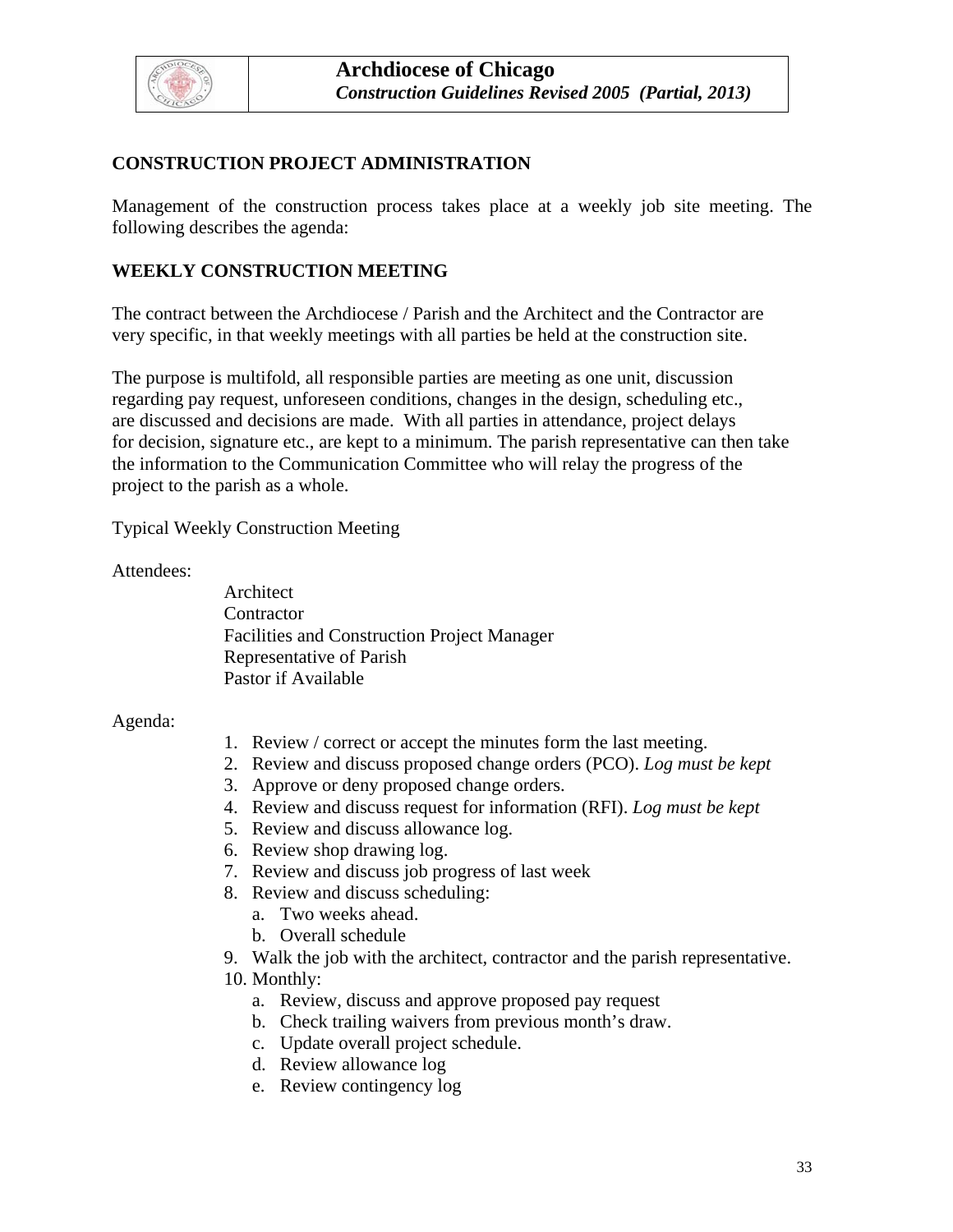

- 11. Final Payout and Project Close Out a. See Page 34
- 12. Final Payout
	- a. Issued only after Project Close Out items are completed.

*Warning:* **The construction site is off limits to parishioners and parish personnel.** Injuries are common place even with experienced construction personnel, non-professional, good intentioned people are not allowed access to the construction site. Naturally, there are exceptions to the rule. Where these exceptions are granted by the contractor all liability for safety will, transfer from the contractor to the Parish. Most notable exceptions are cornerstone laying, signing of a worship space floor prior to final finish, parent, teacher preview of a new school building, etc. The parish should contact the Archdiocesan Department of Insurance prior to scheduling any open event at the construction site. This department can arrange insurance coverage and the certificate exchange with the contractor. Again, Best Practice Policies are in place to benefit the entire body of the Archdiocese of Chicago.

## *Making Payments on a Project*

All Payments to Contractors, Architects, and Suppliers are made through the Archdiocesan Bank. Payment requests for all projects over \$20,000.00 must use the current Construction Payout Request form signed by the Pastor. The appropriate waivers must accompany the request. Facilities and Construction will process the request for payment. The request will be processed to the vendor within 7 working days. Payments are only processed based on properly signed and documented requests.

Payment shall not be made to the contractor without the Contractor's Application for Payment and Architects Certificate for Payment (where appropriate) duly completed and certified.

The Finance Department will track all authorized payouts.

A copy of the check will be sent to the Parish.

Notice of Project Completion by the Facilities and Construction Department will be forwarded to the Parish Operations Department and Insurance Department.

#### **Final Closeout Items**

- 1. Punch List completed and accepted by the Architect and Parish
- 2. As built drawings
- 3. Architects' substantial completion form
- 4. Certificate of occupancy
- 5. Equipment training
- 6. Warranty (operational manuals)
- 7. Final Wavers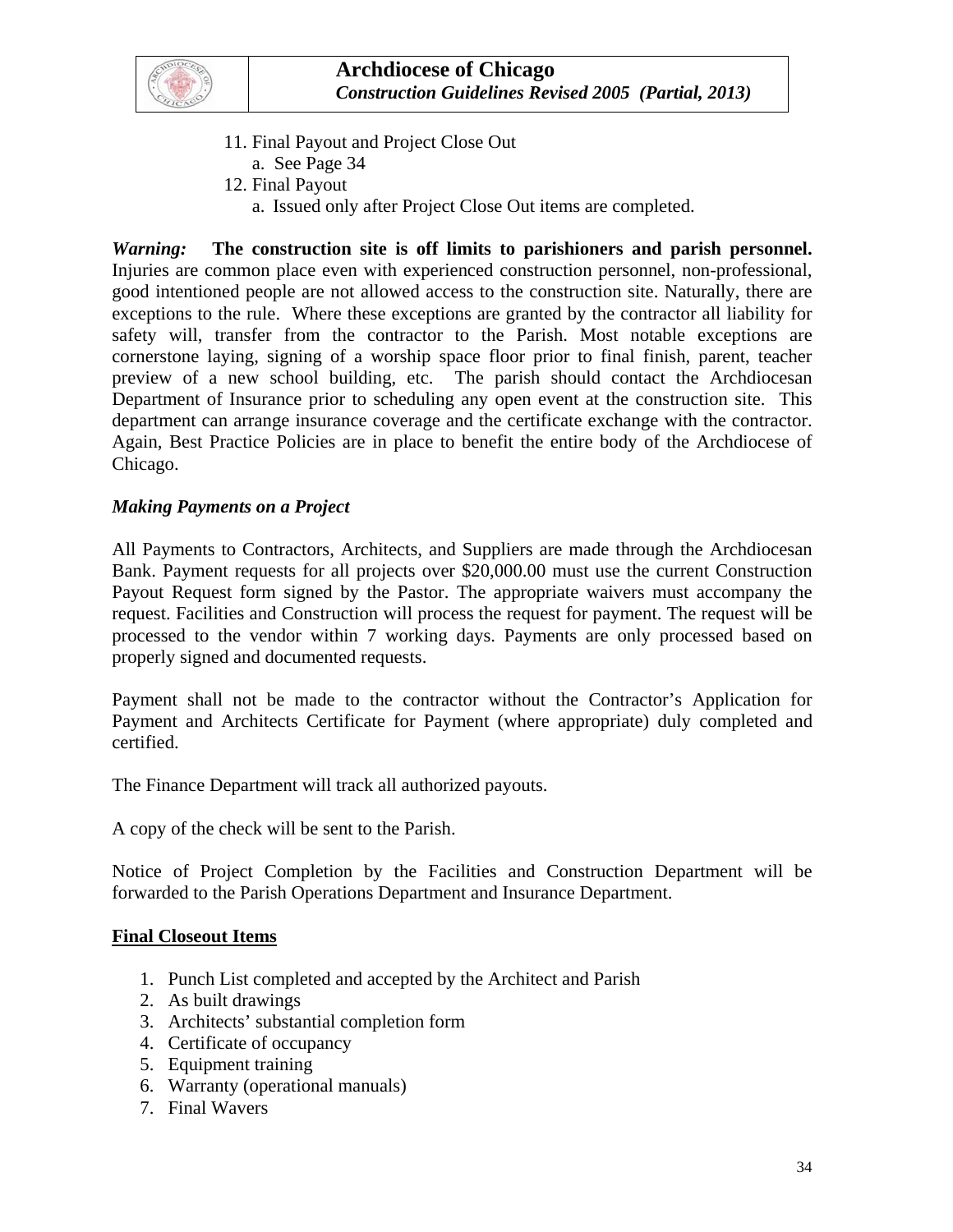

# *Mechanical Guidelines*

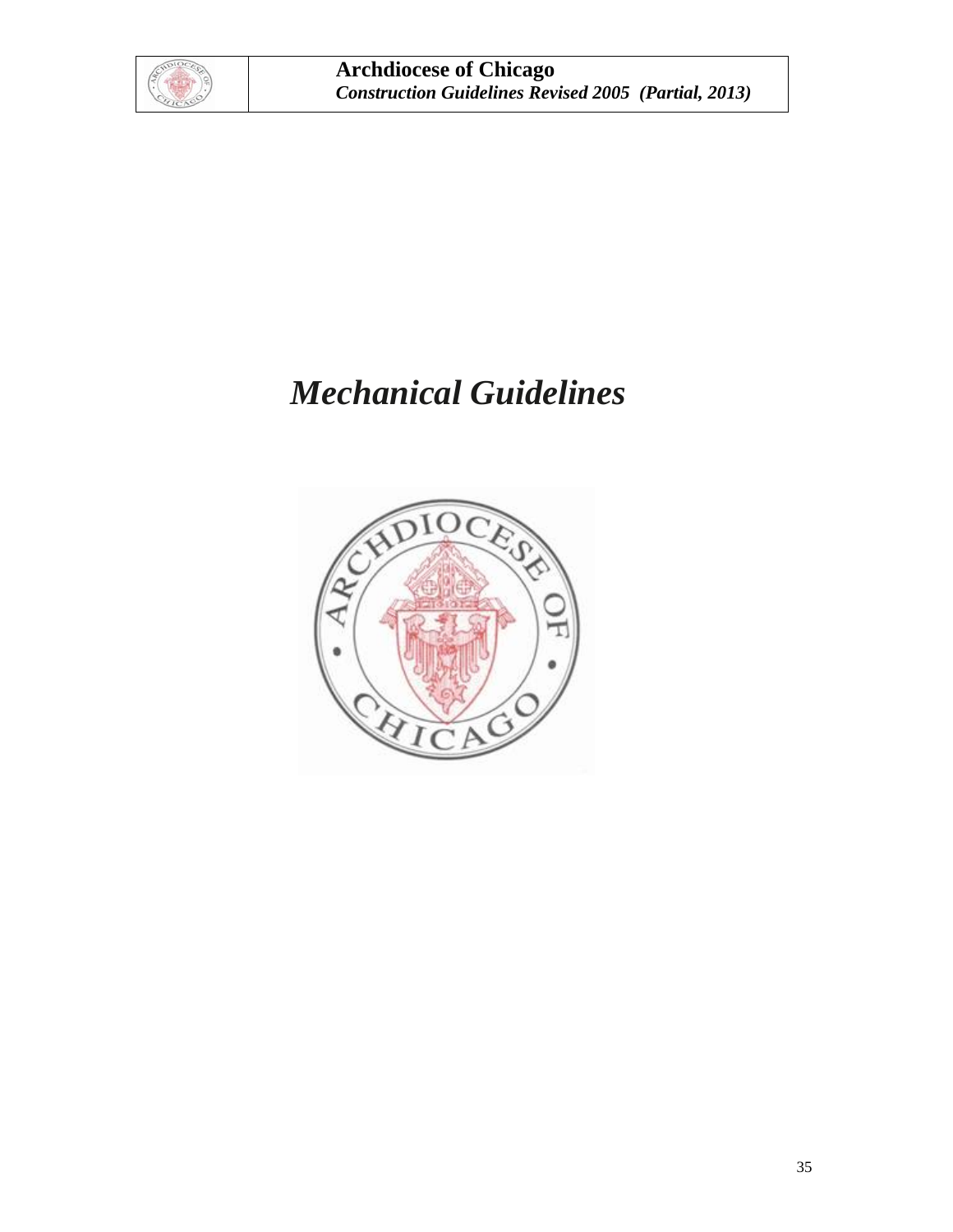<span id="page-35-0"></span>

## **MAINTENANCE PROJECTS**

The average age of a diocesan building is about seventy years. Many of these buildings have fallen into disrepair due to lack of routine maintenance. The Archdiocese / Parishes are spending an average of \$20,000,000 annually for repairs. The most common needs are roofs, tuckpointing, boilers, and windows. The Facilities and Construction department is available for inspecting buildings, noting deficiencies, and writing reports with remedies and cost estimates for the repairs. These inspections are both visual and based on interviews with parish personnel. The estimates are order of magnitude estimates and should be verified by bidding to contractors. The department is available to write specifications, assist with the bidding process and write contracts. Payments to contractors are also handled through this department.

Approval for these type of projects depends on the dollar amount of the contract. For projects under \$20,000 the parish may use the appropriate Archdiocesan contract, which may be signed by the pastor. This assumes the parish has the ability to pay the contractor direct. For projects from \$20,000 to \$200,000 the Director of Finance has the authority to approve the project. Projects over \$100,000.00 must be approved by the respective Episcopal Vicar. Projects over \$200,000 must be approved by the Capital Projects Committee. Contracts will be drafted by the Facilities and Construction Department for signature by the Pastor, Contractor and Director of Finance. Payments are made through the Facilities and Construction Department.

The Facilities and Construction Department has developed an inspection manual for parish use. This manual guides a parish through a systematic inspection of all areas of parish property, and provides space for recording the inspections, noting deficiencies and recording repairs.

The department also recommends that the parish enter into a maintenance contract for boiler, air conditioning, and heating systems. This assures that at least four times a year this equipment is inspected by a qualified company. This company will also shut down equipment at the proper time and provide start up service at the proper time. A sample of this contract is available from the Facilities and Construction department.

It is highly recommended that each Parish have a reserve study completed for each of its buildings. This study should be two part, delineating short term (5 year) and long term 15 year) maintenance expenses. The study will give the life expectancy of the various materials that make up a structural and a cost to replace or repair these materials as their life cycle ends. he bottom lines of the schedule will give the Parish the dollar amount needed to save annually to meet the cost of future repairs or replacement of various materials.

Properly maintained buildings and equipment improve performance and save money over time.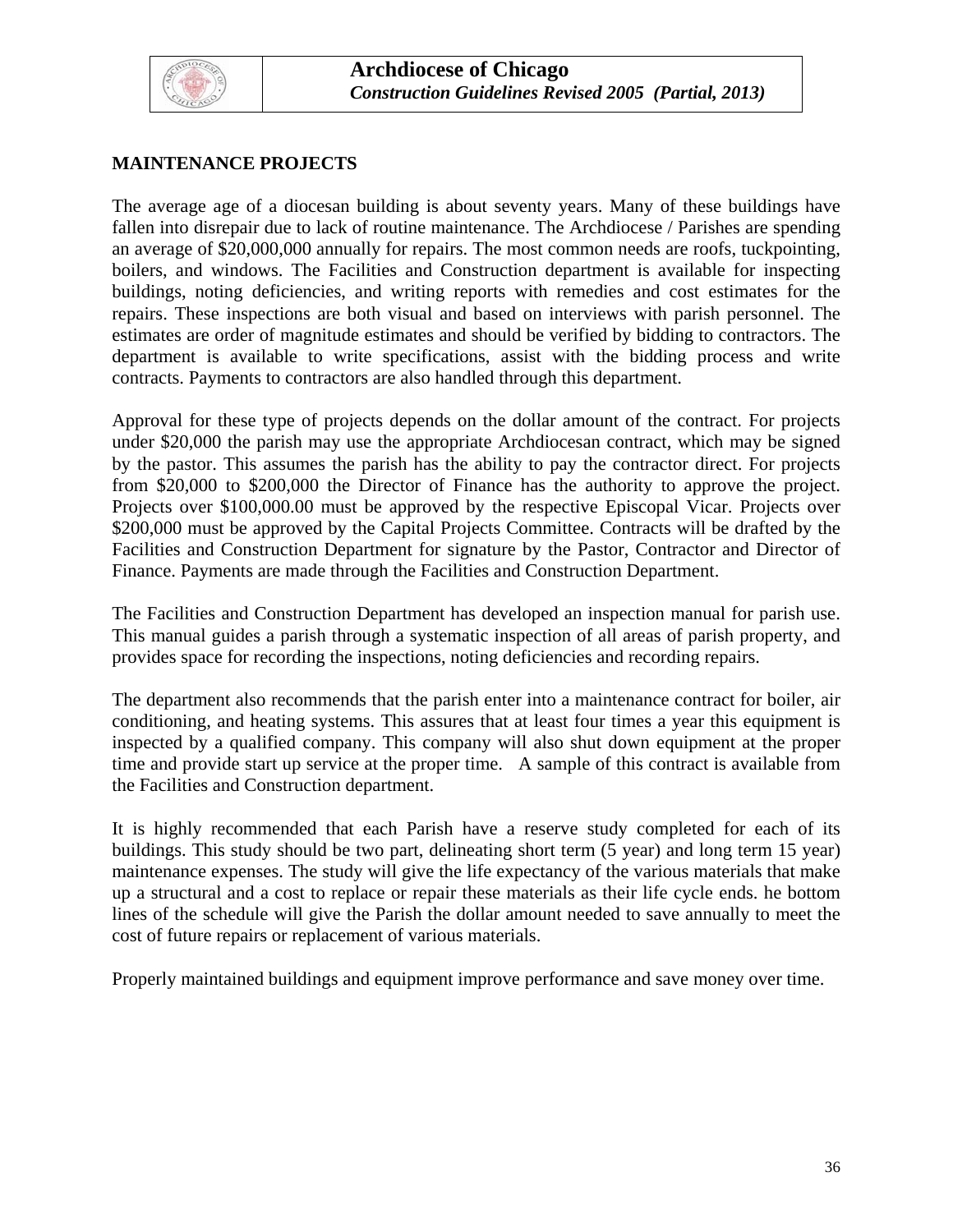

## **STEEL BOILERS**

- 1. Thoroughly wash and clean out boiler / s once each year
	- a. Open the access doors on the boiler/s, punch the tubes and clean the combustion chambers. Remove the handhole and manhole plates, flush loose mud and scale from drums and/or water legs of the boiler/s and reinstall the handhole and manhole plates with new gaskets. Dismantle the heads of the low water cut-offs and open the crosses in adjacent water column piping flush the bowls and piping. Reassemble the low water cut-offs with new head gaskets and close the water column piping. Fill and check boiler/s and dose access doors.
- 2. Furnish and install in the boiler/s during the annual washing required quantity of water conditioner.
	- a. Test condition of water and control treatment.
	- b. Insert required quantity of water conditioner three (3) times per year.
- 3. Thoroughly inspect the boiler/s a minimum of three (3) times per year.
	- a. A detailed internal and external inspection will be made annually when the boiler/s is down for washing and cleaning, and a quotation submitted for any repairs required at this time.
	- b. An external inspection will be made at least twice more during the year, making a total of three (3) inspections.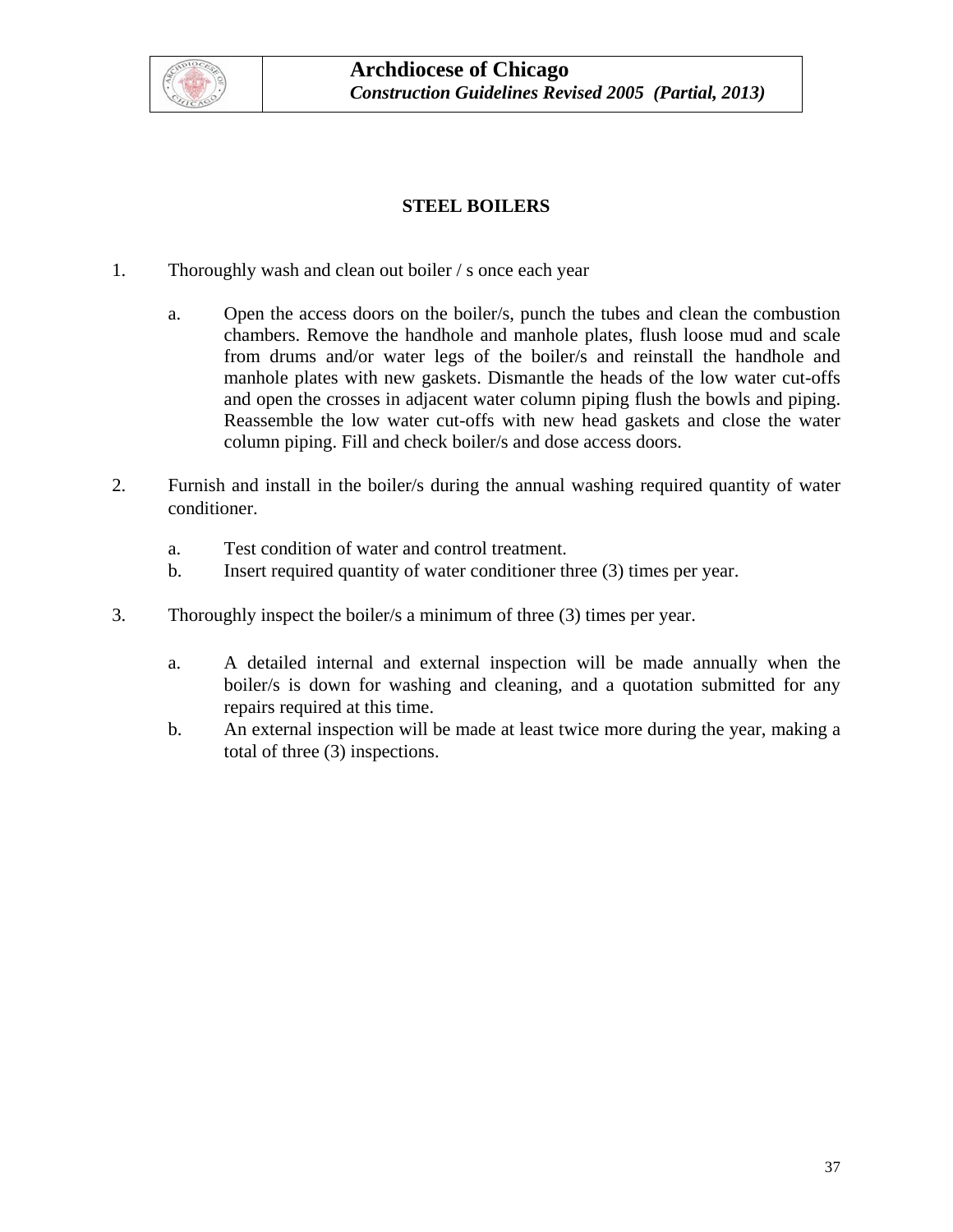

## **CAST IRON BOILERS**

- 1. Thoroughly wash and clean out boiler/s once each year.
	- a. Clean the flue passes, clean the burner/so Remove the access plugs and/or caps, flush loose mud and scale from boiler sections and reinstall the nipples and caps. Dismantle the heads of the low water cut-offs and open the crosses in adjacent water column piping, flush the bowls and piping. Reassemble the low water cut-offs with new head gaskets and close the water column piping. Fill and check boiler/s and close access doors.
- 2. Furnish and install in the boiler/s during the annual washing required quantity of water conditioner.
	- b. Test condition of water and control treatment.
	- c. Insert required quantity of water conditioner three (3) times per year.
- 3. Thoroughly inspect the boiler/s a minimum of three (3) times per year.
	- a. A detailed internal and external inspection will be made annually when the boiler/s is down for washing and cleaning, and a quotation submitted for any repairs required at this time.
	- b. An external inspection will be made at least twice more during the year, making a total of three (3) inspections.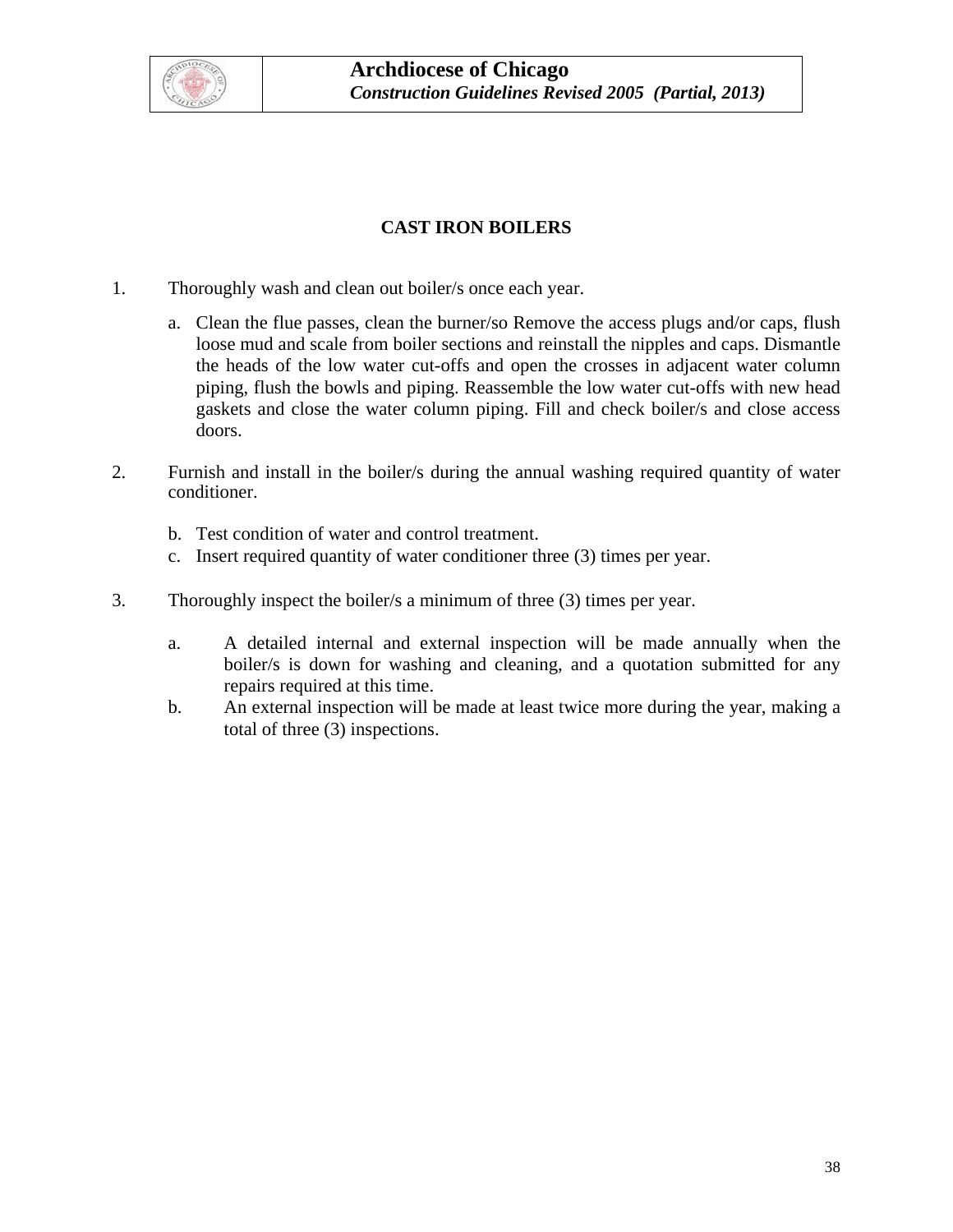

## **CONDENSATE RETURN PUMPS**

- 1. Thoroughly wash and clean out the receiver tank/s once each year.
	- a. Remove the drain valve, flush loose mud and scale from bottom of tank/s. Reinstall drain valve. Test the float switch and pumps/s operation. Check amp draw on pump/s.
	- b. An external inspection will be made at least twice more during .the year, making a total of three (3) inspections.

## **VACUUM RETURN PUMP**

- 1. Thoroughly wash and clean out the receiver tank/s and hurling tank/s once each year.
	- a. Remove the drain valves and plugs from tank/s, flush loose mud and scale from bottom of tank/so Reinstall drain valves and plugs. Clean the gauge glass. Test the float switches and valves. Check the air pumps and condensate pumps operation and amp draw on pump/s.
	- b. An external inspection will be made at least twice more during the year, making a total of three (3) inspections.

## **MAKE UP WATER SYSTEM**

- 1. Thoroughly wash and clean out the receiver tank/s once each year.
	- a. Remove the drain valve, flush loose mud and scale from bottom tank. Reinstall drain valve, clean the gauge glass and test the automatic fill valve. Check the make-up pump/s operation. Check amp draw on pump/s.
	- b. An external inspection will be made at least twice more during the year, making a total of three (3) inspections.
	- c. Check the operation of the water control valve/s to assure proper opening and shut off.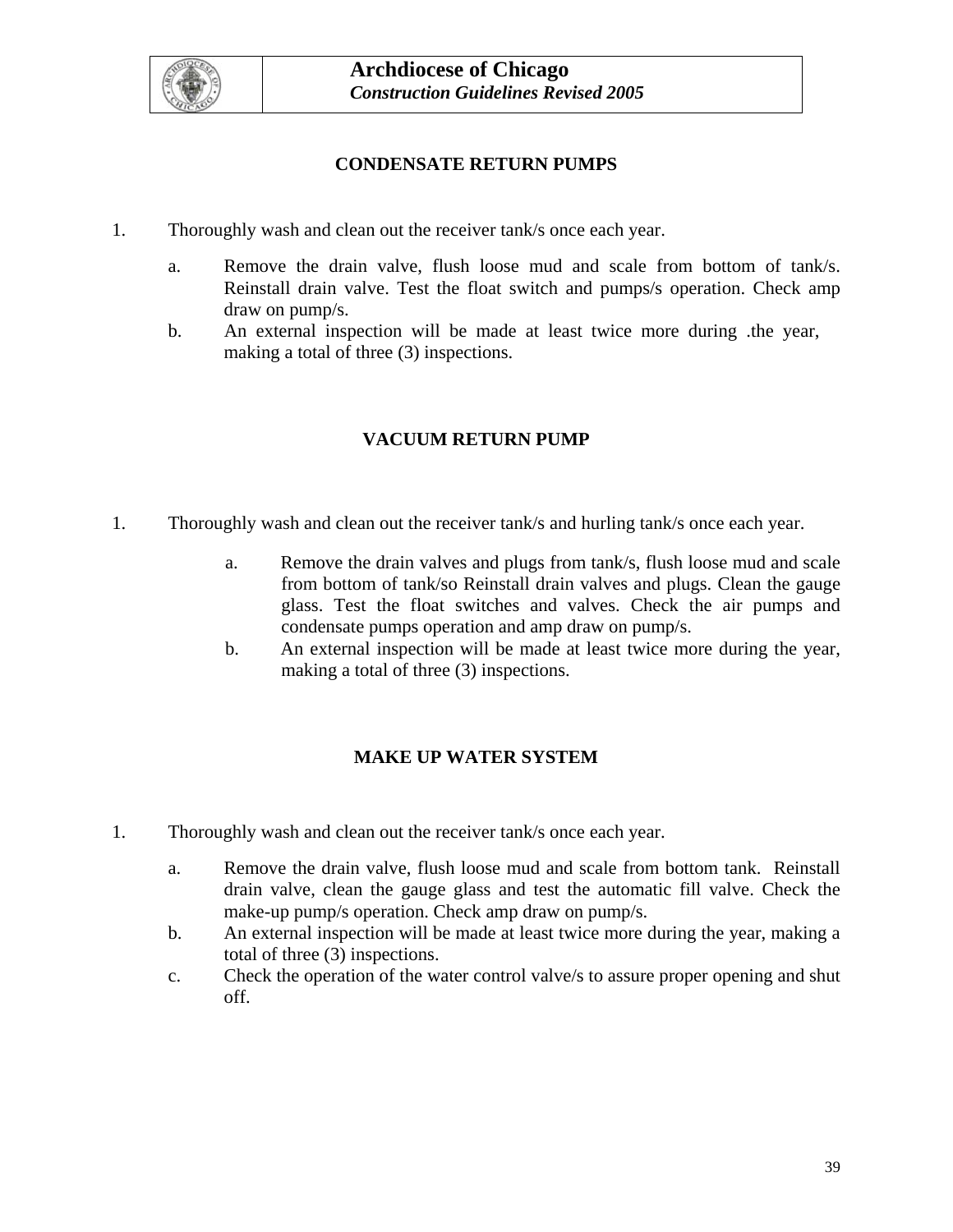

## **GAS BURNERS**

- 1. Clean and adjust burner/s once each year.
	- a. Clean the blower wheel, pilot assembly and safety controls.
	- b. Conduct a combination gas analysis of the burner/s and adjust the burner/s for the most efficient and clean combustion and the proper firing rate.

## **AIR HANDLERS**

- 1. Inspect filters quarterly.
- 2. Check motor amperage draw.
- 3. Conduct an external inspection semi-annually.

## **UNIT VENTILATORS**

- 1. Check unit operation (fans & control valves).
- 2. Check, clean air intake annually.
- 3. Conduct an external inspection.
- 4. Inspect filters quarterly.

## **HEATING & COOLING PUMPS**

- 1. Check pump operation.
- 2. Check motor amperage draw.
- 3. Conduct and external inspection